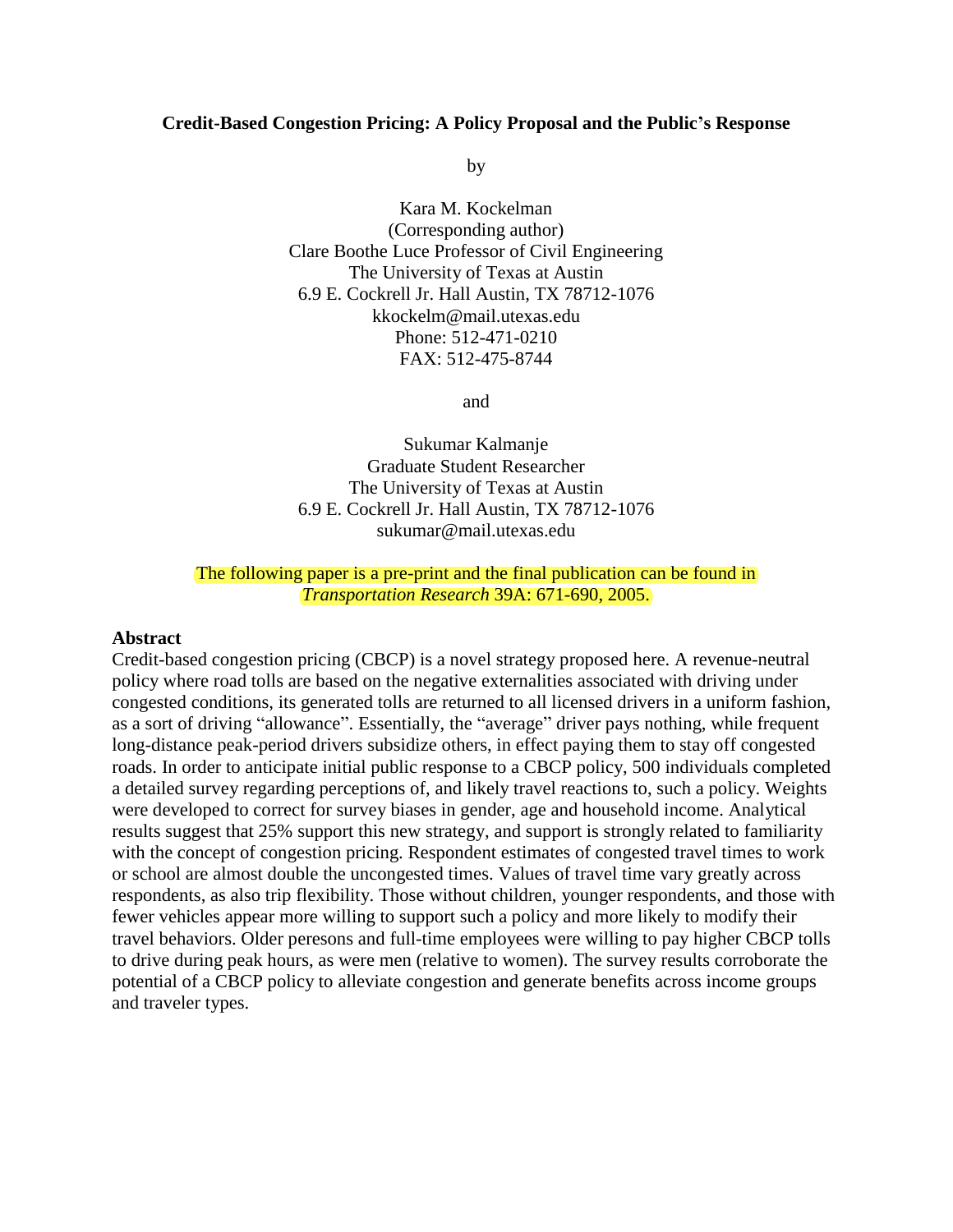### **Introduction**

Congestion is a pervasive problem in nearly all urban areas, impacting many facets of urban life. Schrank and Lomax (2002) estimated that congestion in 75 major U.S. urban areas amounts to \$68 billion per year in fuel and time losses to the traveling public, or \$1,160 per peak-period traveler in those areas. American commuters consistently rank traffic among the top three regional policy issues together with the economy, education, and/or crime. (See, e.g., Scheibal, 2002 and Knickerbocker, 2000.) Fimrite (2002) quotes a San Francisco Bay Area Council survey of California residents where transportation ranks as the primary public concern, even ahead of a struggling economy. Accordingly, finding a solution to traffic congestion has captured the attention of engineers, economists, policy makers and the public for quite sometime.

With demand for automobile travel regularly outstripping roadspace provision<sup>1</sup>, many solutions propose demand management. Congestion pricing (CP), now also often called "value pricing", is a rather obvious market concept with a long history of attention. Pigou (1920), Knight (1924), Walters (1961) and Vickrey (1963, 1969) provided seminal works exploring pricing mechanisms to allocate scarce roadspace. In the absence of pricing or regulation, the demand-supply equilibrium for roadspace settles at a suboptimal point where users recognize only average travel time rather than the true marginal (social) cost of their travel. This negative externality results in over-consumption and excessive roadway congestion. Such inefficiency, due to an absence of a demand moderating policy, pervades many road networks at peak periods.

Vickrey (1969) developed the first (two-link, single-OD pair) dynamic model of vehicle congestion, with flexible departure and arrival times, where individuals seek to minimize the sum of travel time and schedule delay costs. Vickrey derived socially optimal tolls for this situation. Arnott et al. (1990) also considered two parallel routes and demonstrated how social cost savings from altering departure time patterns could exceed route-shift savings, under pricing. Arnott et al. (1993) later compared four distinct pricing regimes- explored no-toll, optimum-constant-toll, optimum-step-toll and optimal-time-varying-toll regimes on a route with a single Vickrey-type bottleneck and concluded that there are substantial benefits to be derived from employing technologically sophisticated pricing systems.

# **Congestion Pricing Applications and Issues**

CP has found application in many places around the world, notably in South East Asia (e.g., Singapore's toll-tag-collected variable prices and Seoul's Nam Sam tunnels) and Western Europe (e.g., Trondheim, Norway's toll ring and downtown London's cordon toll). Gómez-Ibáñez and Small (1994) describe various applications. In the United States, Orange County, California's State Route 91 (S.R.91) was the first congestion pricing experiment commissioned under federal legislation in December 1995.<sup>2</sup> The results of this variable pricing experiment were explored by Sullivan et al. (2000) who found that priced-lane use was defined by "highly selective travel behavior"<sup>3</sup>. Poole and Orski (2003).noted that High Occupancy Toll (HOT) lanes represented only 33 percent of the SR-91's capacity but were carrying 40 percent of the traffic during the busiest peak hours, at speeds of 65 mi/h versus 10 to 20 mi/h in the other lanes. Also in 1998, a fully automated dynamic pricing pilot project was implemented on San Diego's I.H. 15 with tolls capable of changing every 6 minutes at \$ 0.50 increments and variable message signs informing drivers of current tolls.<sup>4</sup>

In spite of many advantages, system-wide CP proposals have encountered considerable public resistance. (See, e.g., Jones, 1998, and Oberholzer-Gee and Weck-Hannemann, 2002.) Though marginal cost pricing is desirable from a market efficiency viewpoint (i.e., net benefits are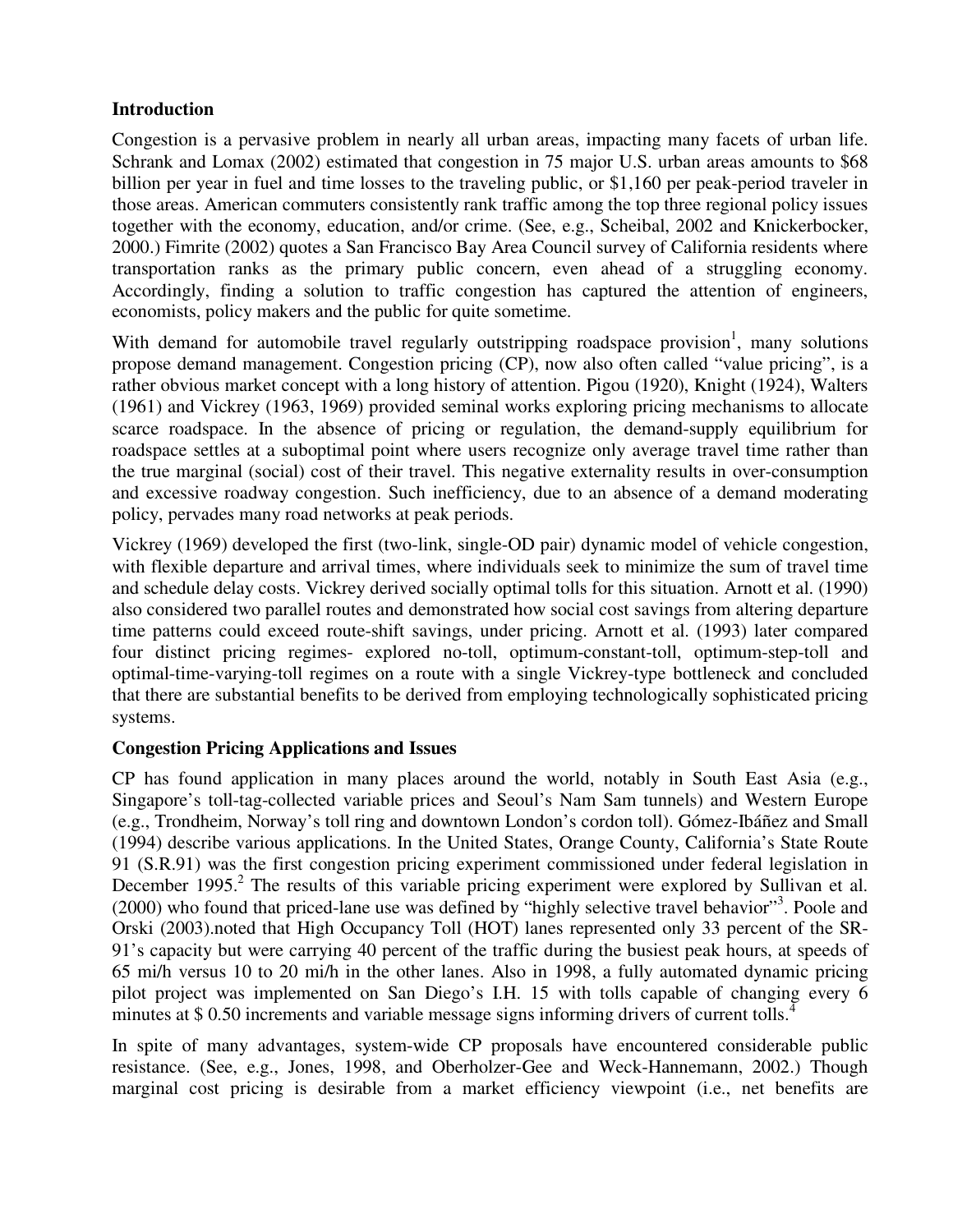maximized as travelers internalize/recognize the true marginal costs of their activities), it can have substantial equity impacts. For example, both Small (1983) and Hau (1992) found that "average commuters" under CP would be somewhat worse off without special revenue redistribution policies. Arnott et al. (1994), Hau (1992) and Evans (1992) concluded that road pricing without returning revenues generally would be regressive, with tolls primarily benefiting those with high values of travel time (VOTTs)<sup>5</sup>. Hence, it is of immense interest that Arnott et al. (1994) found under particular assumptions of commuter characteristics that the optimal toll is welfare neutral and also that a rebate policy could be welfare enhancing for all commuter groups<sup>6</sup>.

Application issues and potential for regressive impacts have led researchers to explore variations to CP. These include Dial's (1999) "minimal revenue pricing"7 and other forms second-best pricing (e.g., Verhoef 2002 and Verhoef et al. 1997)<sup>8</sup>, Viegas' (2001) "mobility rights", and the FHWA's "Fast and Intertwined Regular (FAIR) Lanes"<sup>9</sup> (DeCorla-Souza, 2000). Daganzo (1995) proposed a strategy to reduce the size of money transfers and possibly achieve a Pareto-improving solution (i.e., with positive difference in utilities for all traveler classes [Varian 1999]) by tolling certain groups only on certain days, while recognizing the value of time of the lowest income travelers. Nakamura and Kockelman (2002) applied this idea to the San Francisco-Oakland Bay Bridge to assess whether one might arrive at a Pareto-improving "toll-plus-rationing strategy" without redistribution, under a variety of pricing-policy and speed-flow (i.e., performance-function) assumptions.

All these investigations underscore the fact that CP raises serious equity issues. Though there has been much excellent research in the area of CP, an efficient and equitable policy to tackle the congestion externality has yet to be developed.

# **A Credit-Based Congestion Pricing (CBCP) Policy**

This paper explores a substantially different approach to congestion pricing based on "credit allowances" similar in many respects to the "tradable" emission credits set up by the 1990 Clean Air Act Amendments (CAAA, 1990). Under a CBCP policy, drivers receive a monthly allowance of monetary travel "credits" (typically in the form of money), to use on the roads. Time- and linkvarying prices recognize variable demands and their associated negative externalities. Drivers do not pay money "out of pocket" unless they exceed their allowance. Drivers spending less than their limit can use the credits later or exchange them for cash. For drivers with special, socially desirable travel needs (e.g., welfare-to-work participants, and single parent low-income household heads), extra credits may be allotted. CBCP has the potential to be an equitable and effective CP policy since drivers can choose to save credits or expend allowance based on their travel needs. CBCP is also revenue neutral with monthly revenues (after discounting for administrative costs) being returned as the next month's credit allowances. CBCP can be easily implemented considering the new technologies that have made Electronic Toll Collection (ETC) and Dynamic Pricing possible in the last few years.

A CBCP policy has the potential to achieve optimal network use while addressing the primary impediments to congestion pricing policies, namely equity, welfare, and revenue-distribution. Following CBCP we can also expect transit use to increase, peak travel to decrease, and total vehicle emissions to decrease. This paper investigates initial perceptions of CBCP in Austin, Texas, and describes various application details. A survey was undertaken to predict public response to CBCP in Austin. With 61 hours of estimated annual traffic delays and 104 gallons wasted fuel per peakperiod road traveler, Austin ranks  $16<sup>th</sup>$  among US urban areas in Schrank and Lomax's (2002) studies of 75 major U.S. cities. The associated annual time and fuel costs are estimated to be \$1190 per peak-period road user. (Schrank and Lomax 2002) To add capacity in a time of declining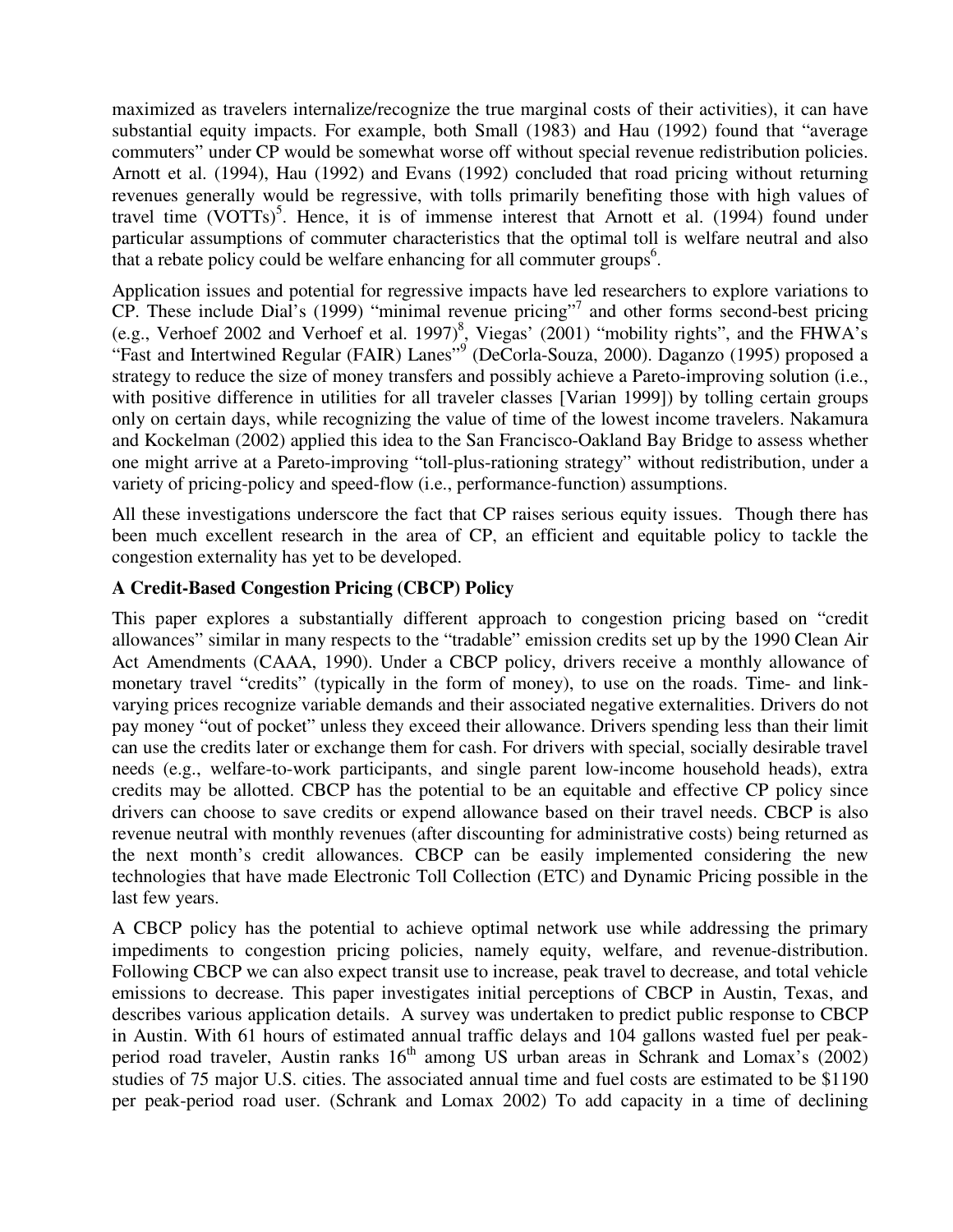funding, the Texas DOT recently raised billions in bond monies for Austin region toll roads.<sup>10</sup> Such factors make Austin an appealing choice for this study.

# **Survey Design and Administration**

The CBCP survey was designed to illuminate constraints on traveler choices (such as work times and child care locations), public support for and perception of CBCP and other transportation policies, and behavioral response to such policies. Scenarios were posed to the respondents, and response to various aspects of a CBCP policy were obtained. The survey also sought to identify groups of people who might need special consideration under a CBCP policy, in order to prevent them from being adversely affected. The survey was the result of a semester-long assignment for a diverse set of graduate students enrolled in the Transport Data Acquisition and Analysis course at the University of Texas at Austin (UT). Surveys in both English and Spanish were conducted across a wide spectrum of Austin residents, to recognize the diversity of Austin residents and their travel preferences with particular attention to equity issues.

The survey design consisted of three sections and a total of 31 questions. The first section collected general information on demographics, locations and trip-making behaviors of respondents. The second section described CBCP scenarios in order to glean information helpful for predicting behavioral response. The third section sought respondent opinions about congestion and strategies to reduce it.

Respondents were recruited through personal visits to Austin dwelling units, telephone calls, intercept surveys at public places, and online (and other media) advertisements of the web-based survey. Locations for household surveys were selected to obtain a wide spatial distribution of respondents. Austin's 1074 traffic assignment zones (TAZs) were grouped into 6 districts of almost equal population. In every district, a TAZ was sampled (for survey distribution) in proportion to its population. Both single-household dwelling units and apartments were approached along various streets within each zone. Random digit dialing (RDD) telephone recruitment<sup>11</sup> and public intercept surveys of people of driving age were also used. Intercept surveys were much more successful than RDD recruitment and took place at a UT women's soccer game and a popular grocery store (with children's play area and café), with respondents completing the survey during the game or after their shopping.

While over 36 percent of the 480 responses were obtained in paper form from intercept and neighborhood surveys, the great majority came from a user-friendly web-survey. IP addresses of survey-submitting computers were stored so that no repeated entries were received. The internet link to the web-survey was widely circulated through pamphlets delivered to residences and intercepted individuals, over telephone (since telephone surveys were tedious), articles in the *Austin American Statesman* and UT's *Daily Texan* (campus newspaper), links from City of Austin, Capital Metro (the region's transit agency) and Austin neighborhood association websites, and finally by sending emails to random lists of Austin residents. The web survey contributed about two thirds of the final sample. Public intercept surveys generated over 21% of the sample, while around 10% of responses came from the household surveys, and the remainder came from telephone surveys.

# **Data Analysis**

The following sections describe the models resulting from the returned surveys. Due to noncompletion of income data (9.79% of respondents) and gender data (1.46%), only 426 responses out of 480 are used for analysis. Upon comparison with Austin's 1996 region-wide travel survey, sample weights were developed for three age classes (16 to 24, 25 to 44, and over 45 years), gender, and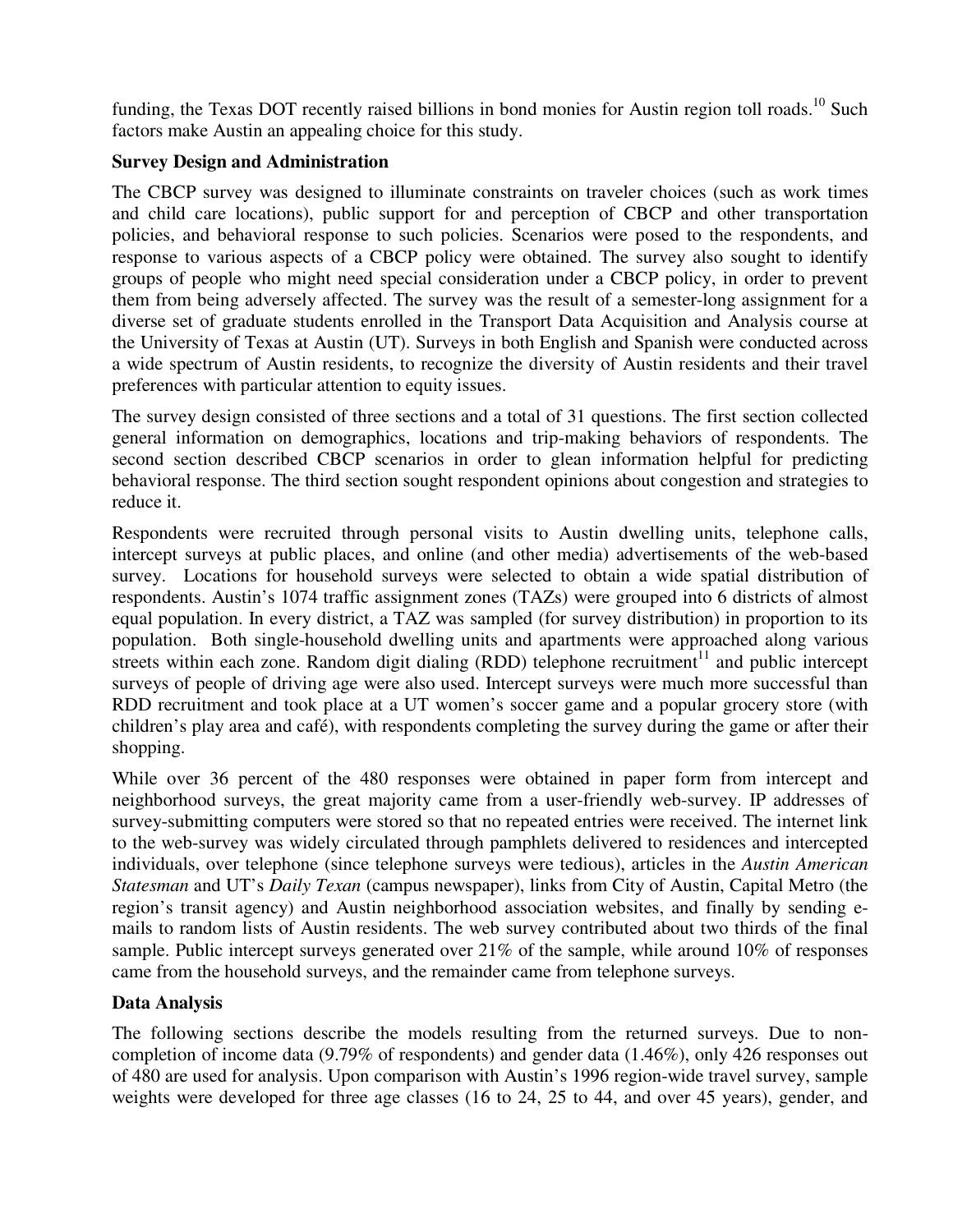four household income classes (less than \$15,000, \$15,000 to \$30,000, \$30,000 to \$50,000, and over \$50,000, in 2002 dollars).<sup>12</sup> Only 39.27% of the survey respondents were women, and just 5.4% were from the lowest income group. The weighted adjustments alter these initially-biased percentages to population-representative values of 49.6% and 7.4%, respectively. Additional demographic comparisons of the weighted sample are shown in Table 1a. A list of all variables considered in the data analysis (along with their means and standard deviations) is given in Table 1b and Table 1c. The following statistics and regression model results are weighted to reflect the true population.

### **Perceptions of Congestion and Traveler Response**

The survey asked respondents for their peak and off-peak commute times. The (weighted) mean of the ratio of these two times is 1.96, illustrating how congested Austin roads tend to be. The survey also asked people how problematic they feel congestion in Austin to be, by ranking it on a 4-point scale (from "not a problem" to "a major problem"). 84.3% responded that congestion is a problem in Austin and almost half felt congestion to be a major problem. An ordered probit model (Greene, 2000) was used to predict this four-level response, and results are shown in Table 2 (Models 2a and 2b). Initially 407 valid weighted responses were grouped for analysis out of which 49 responses had to be excluded since they did not provide information on critical variables such as peak-hour travel distances and times. Perceptions tend to be rather uniform across gender and age groups. Students (both high school and college) are the least concerned. Employed persons find congestion to be less frustrating than retired or unemployed people. With increasing education and income<sup>13</sup>, people seem less inclined to perceive congestion as a problem. As expected, people traveling longer distances and those who perceive greater time losses in peak hours find congestion to more bothersome in Austin.

Table 2 also gives ordered probit model results for frequency of trip modification in response to congestion (see Models 2c and 2d). Controlling for a variety of individual (and household) characteristics (including peak-hour trip-making frequency and congestion experience [measured as lost time per mile traveled during daily commute]), it can be inferred that males and older persons more frequently modify trip choices in order to avoid congestion. Such tendencies diminish with additional children (which may be due to greater child care responsibilities) and vehicle ownership (per household member). Those sensing greater total delays in peak-hour congestion and those presently making fewer peak-period trips are more likely to modify travel plans. Students seem the least inclined to modify travel, whereas unemployed and retired people are the most inclined.

# **Support for Congestion-Mitigating Policies**

The various congestion-mitigation policy options proposed in the survey can be broadly grouped as "Pricing-related" and "Infrastructure-related". Pricing-related policies include credit-based congestion pricing, flat tolls and parking charges. Infrastructure-related policies include providing a light rail system, more buses, more roads, and high occupancy vehicle (HOV) lanes. While 87.9% of (population-weighted) respondents supported infrastructure-related policies, a healthy 47.1% supported at least one pricing-related policy. 24.9% supported a policy of CBCP, 24.2% supported flat tolls, and 11.1% supported parking charges (at more than \$5/day). Light rail garnered 57.2% support. This is not surprising considering that Austin went through a recent high-profile campaign for light rail before this was narrowly defeated<sup>14</sup>. Also of interest is the fact that  $23\%$  of the (population-weighted) sampled respondents had heard about CP, over 90% (91.8%) had driven on toll roads, and 12.2% had used a transponder.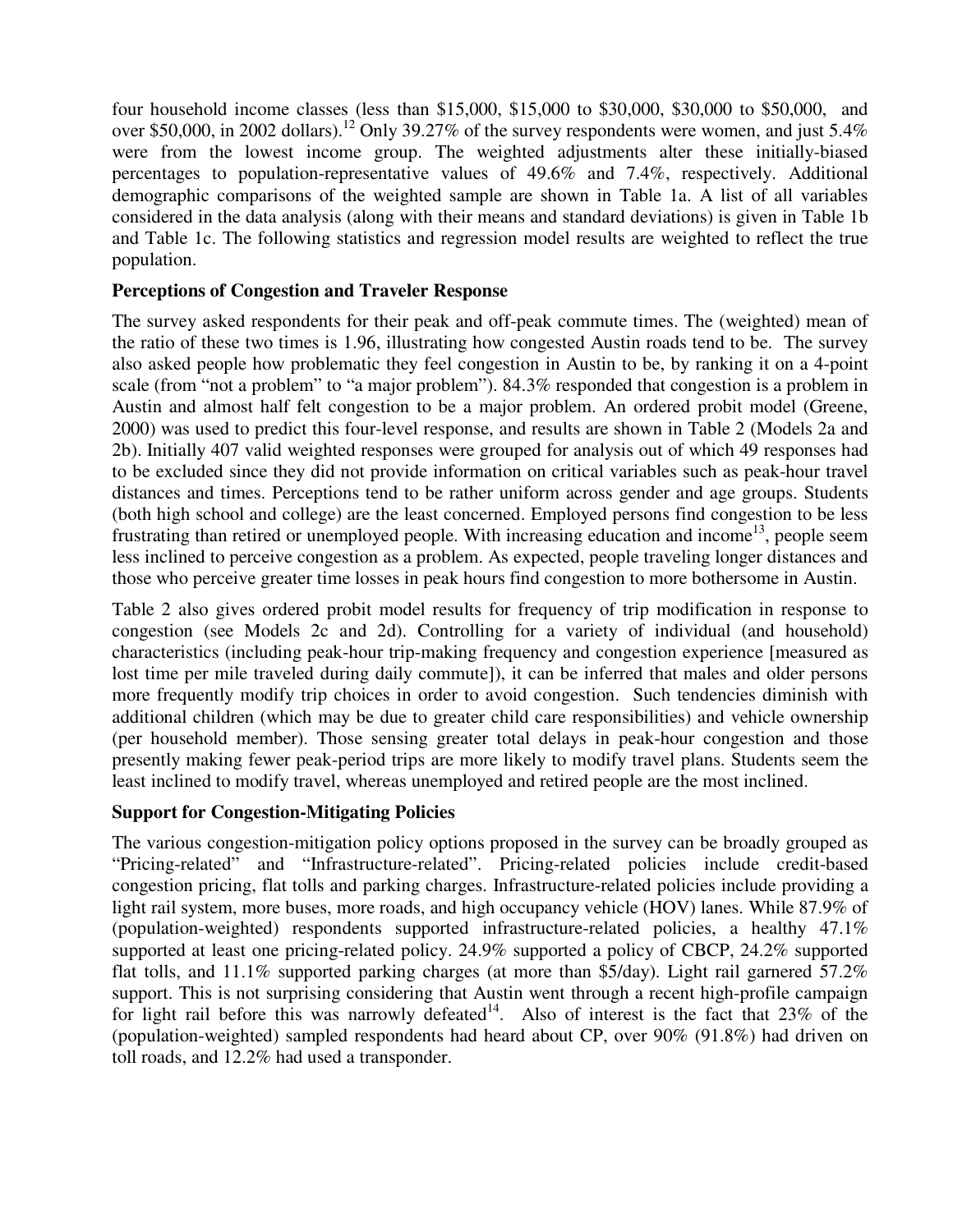Logit models were developed to study support for pricing policies and support for infrastructure related policies. The results are shown in Table 3. There appears to be greater support for pricing among long-term residents of Austin, but also among young persons. Higher-income individuals appear more inclined to support pricing policies, along with those having higher levels of education (after controlling for income, age, and other variables, of course). Students, volunteers, retired, and unemployed persons, also appear more supportive, as compared to employed people. As expected, people with greater flexibility in their work schedules and those traveling larger distances during peak hours are less supportive of pricing policies. People with greater vehicle ownership per person were surprisingly less welcoming of a pricing policy, which could be because they may be making more trips on average and also travel alone on many trips.

It is interesting to explore the link between support for pricing-related policies and exposure to congestion pricing. While support for flat tolls did not vary much based on exposure to CP, 50% of people who had heard of CP supported a policy of CBCP – in contrast to only 26.5% of those who had not heard of CP. Parking charges were advocated by 28.8% of those who had heard of CP, compared to 11.7% of those who had not. Clearly, education on the merits of CP may make a substantial difference in public perception of CBCP policies.

Support for infrastructure related policies was higher among newer residents in Austin and also among men as compared to women. Support for infrastructure related policies declined with age, income levels, higher education, vehicle ownership, and number of children in household which could indicate the tax-payer's sensitivity to greater infrastructure spending. People with highly flexible work schedules and those making more trips during peak hours were less likely to support infrastructure improvement policies.

### **Specific Responses related to CBCP**

As part of the survey, respondents were asked to rate ease of use, fairness, cost to users, and privacy as "very important", "somewhat important", or "not important" for implementation of CBCP policies. Almost 70% (68.6% [weighted for gender, age, and income]) felt that user costs (i.e., tolls) are very important, 58.1% were very concerned with implementation issues (i.e., ease of use), and 56.2% believed fairness to be a pressing issue. The issue of privacy appears much less controversial: only 32.3% felt it to be very important (25.8% rated it somewhat important, 31.7% rated it unimportant, and 11.2% did not respond to this question). Nevertheless, a CBCP policy will have to address the privacy issue in order to win support from all quarters. Central maintenance of travel data for purposes of account charges permits much less expensive on-board technology (e.g., \$15 passive transponders) and reduces opportunities for fraud (since active read-write second-generation transponders may be "reverse engineered" to misreport true accumulated charges). However, it also requires third-party protections of data and legislative action to ensure such privately held data are not abused.

#### **Stated Responses to Congestion Pricing Policies**

In response to a peak-hour distance-based toll of  $25¢$  per mile on all freeways in Austin,  $21\%$ (weighted proportion) said that would not alter their driving patterns, 29.4% predicted they would drive less, 9.9% said they actually would drive more, 29.4% said they would change the time of arrival or departure, and 40.2% said they would try changing routes to avoid the peak-period toll. 12.1% said they would try carpooling, while only 9.2% said they would take the bus and 1.7% would bike more often. 5% predicted they would alter their home location, while 1% would change jobs or telecommute. 3.9% said CBCP would not impact them since they do not drive on Austin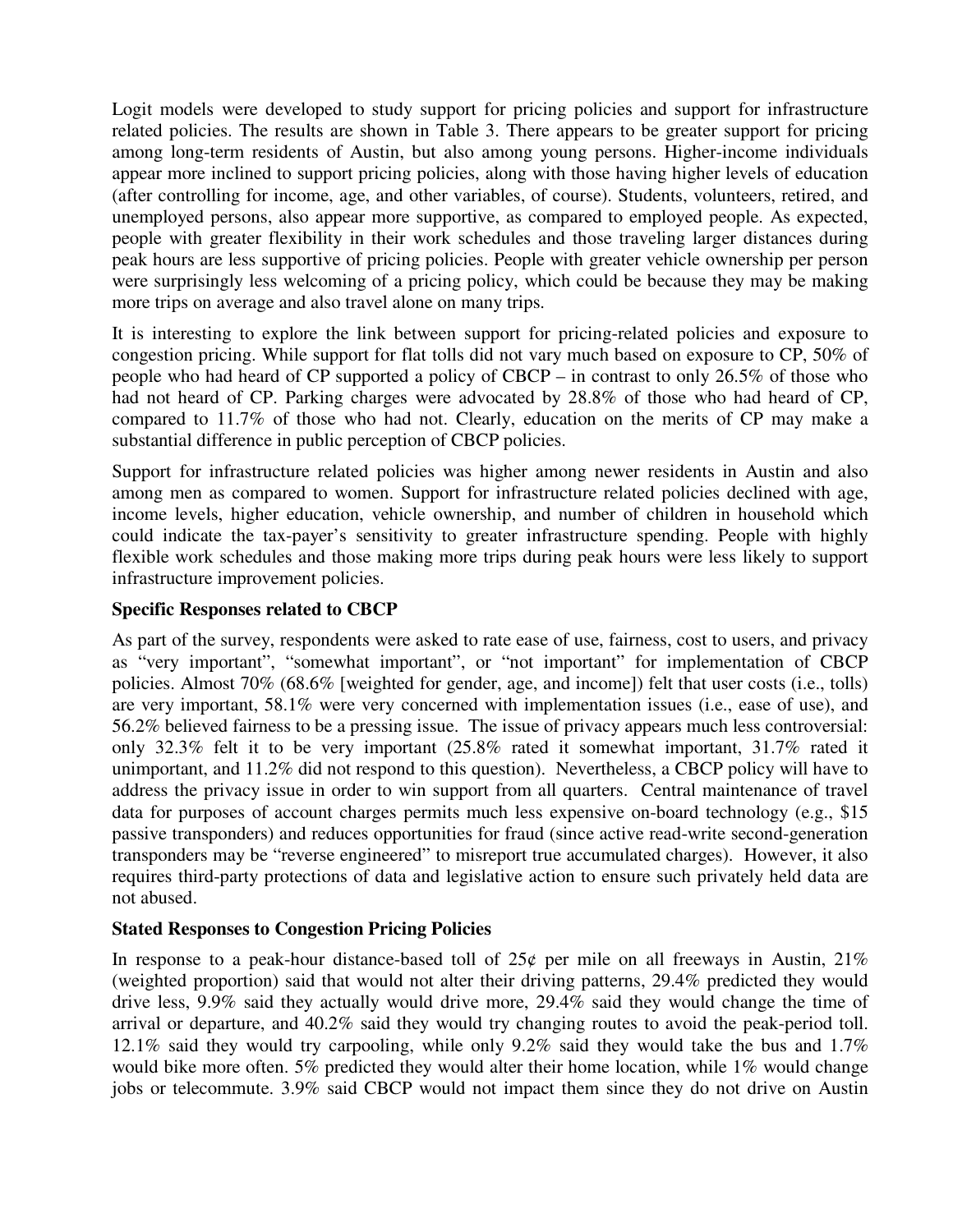freeways Finally, 3% of the weighted responses appeared wholly resistant to CBCP<sup>15</sup>, with 1.1% saying they would leave Austin altogether.

A policy of CBCP was described, and various scenarios that could result were posed to the survey respondents. Respondents had to imagine themselves as drivers commuting every weekday during peak hours out and back on a ten-mile stretch upon which CBCP was implemented. The charge was to be 25¢ per mile; thus two peak-hour trips on the 10-mile stretch would cost \$5 each day. Monthly credits worth \$100 were allotted to the drivers so that they could meet all their regular work/school trips during peak hours on all 20 weekdays per month. Any further traveling during peak hours would require a driver to pay money out of pocket. These drivers had the opportunity to modify their trip making to save credits, and they would receive the dollar amount of any credits saved every month. Their responses permitted development of the following prediction models of behavior under a CBCP policy.

# **Travel Changes in the Face of CBCP**

One question of great interest is how many days drivers will change their trip making (either by changing trip mode or time of day) so that they have monetary credits remaining at the end of the month. The average response was 3.58 days per month, with a generous standard deviation of 5.05; this corresponds to a credit savings of \$17.90 per month (assuming a daily \$5 toll on a 10 mile tolled section). In light of the previous results, which indicated that 29.4% of Austinites would drive less under pure CP, it may be hypothesized that more persons would reduce their driving under CBCP. This could mean dramatic gains, as far as system efficiency is concerned.

A negative binomial regression model (see, e.g., Greene, 1995) using 344 responses was used for this analysis; the results are tabulated in Table 4. Though 368 responses were valid for weight calculations, 22 responses lacked information on the important trip-making characteristics of the respondent (concerning peak-hour distance and peak/off-peak travel times).

After controlling for various respondent characteristics, including income, age, vehicle ownership, and peak-hour trip-making (distances, and travel times), results indicate that trip-modification tendencies decrease with age, vehicle ownership and income, but are independent of gender. Thus, while older persons seemed more willing to modify trips to avoid congestion, they are more willing to pay tolls to continue driving at the same times of day. Furthermore, those more often willing to change their travel patterns tend to be those currently making trips in less congested conditions. (Evidently, those presently driving on more congested roads may have very little flexibility left for modifying their travel patterns.) People with more childcare responsibilities also were less willing to modify their trip making under CBCP. Students and full-time employed persons also were less willing to change travel schedules, as compared to retired, unemployed and part-time employed persons. The models Burris and Pendyala (2002) developed for traveler response to variable pricing in Florida indicate that people most likely to alter their time of travel were retired people, lowincome travelers, people with flexible work timings and travel schedules. Sullivan et al (2000) found that value pricing is associated with "highly selective travel behavior". They noted variation in frequency of toll lane use with income, gender, age and other characteristics; and, surprisingly, they found reported work schedule flexibility to be unrelated to the use of toll lanes.

Clearly, there are important connections between need, constraints, and willingness to pay. A strong appreciation of these will enable more robust prediction of winners and losers under any form of CP policy and enhance formulation of credit distribution strategies.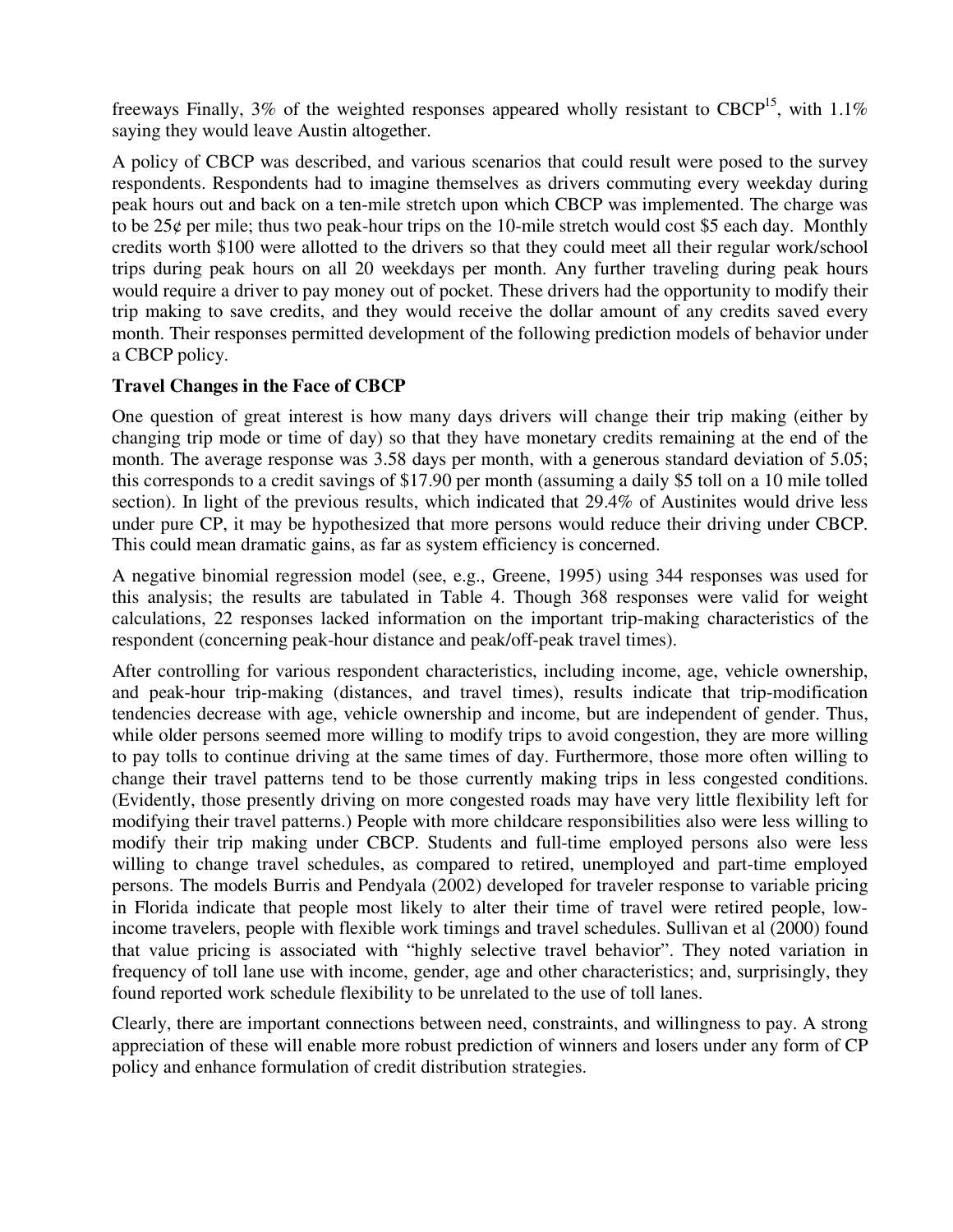### **Toll Levels for Travel Changes**

It also is very valuable to appreciate how people react if they do not have sufficient credits to undertake all desired trips. One scenario provided only enough credits for three-quarters of all peakhour commute trips (i.e., 15 per month) and queried respondents on the maximum amount per day that they are willing to pay (WTP) "out of pocket" so that they can continue driving alone during the peak periods. The average "out-of-pocket WTP" for the (weighted) sample was \$4.96 per day ( $\sigma$  = \$5.66). Another scenario asked respondents for the "limiting toll" that would cause them to relinquish the car mode and use a slower bus mode (requiring 15 more minutes each way) for at least some of their peak-hour trips. The average value for this "limiting toll" was \$4.90 per day ( $\sigma$  = \$5.43).

Table 5 presents the OLS results for log-linear models<sup>16</sup> estimated for maximum tolls Austinites are willing to pay to avoid shifting to transit (i.e., the limiting toll). One can expect an individual's response to be colored by his/her past travel experiences (e.g., average number, distance and delay of peak-period trips usually made), so, as before, these are included as control variables. Several key demographic variables (such as gender), are retained in the final models even if they are not statistically significant (p-value  $\leq$  0.10); this is done in order to facilitate inferences across models and avoid bias in other estimator values $^{17}$ .

From Table 5 (see Models 5a and 5b), one observes that persons employed full time are willing to pay 30% more (than others) in daily tolls before shifting to the slower, transit mode. Though men appear more willing to modify travel schedules to avoid congestion (see Model 2d), they are prepared to pay 17% more on, an average, than women, before shifting to transit. People making a higher number of peak-period trips are more willing to pay tolls before shifting to transit. The impact of income, vehicle ownership and educational experience on "limiting toll" are not statistically significant (after controlling for employment status); however, age is – with older people willing to pay higher tolls to avoid transit use. After controlling for employment status and number of peakperiod trips made, people with highly flexible work hours are estimated to be willing to pay 30% more than those without such flexibility, before using transit. This may be because the fact that these people are making peak-period auto trips, despite having flexible working hours, suggests that the have very strong reason to make those trips.

Notably, the CBCP scenarios specified no travel time savings on the tolled route. Many respondents may have anticipated such effects and valued these benefits in their stated willingness to pay to continue driving. But it is very likely that many respondents did not make such an association, so that the out-of-pocket WTP values reported here are biased low. In the face of time savings and reduced travel time uncertainty, Austinites are likely to be willing to pay more than predicted here.

#### **Values of Travel Time (VOTT)**

Survey respondents were asked what tolls they would be willing to pay to obtain total travel time savings of 20 minutes on their daily work (and school) commutes. Out of the 417 weighted responses, 139 did not respond to this question. The mean value of VOTT computed for the rest of the weighted sample turned out to be about \$2.66 for a 20-minute savings, or \$7.95 per hour. This is more than the \$3.50 to \$5.00 per hour that Calfee and Winston (1998) obtained from their market research styled stated preference (SP) experiments on a random sample of respondents from major U.S. regions where respondents rank-ordered "travel packages" having different combinations of prices and other characteristics. However, these values of VOTT are considerably lower than estimates obtained from revealed preference studies on California's I-15 and SR-91 corridors.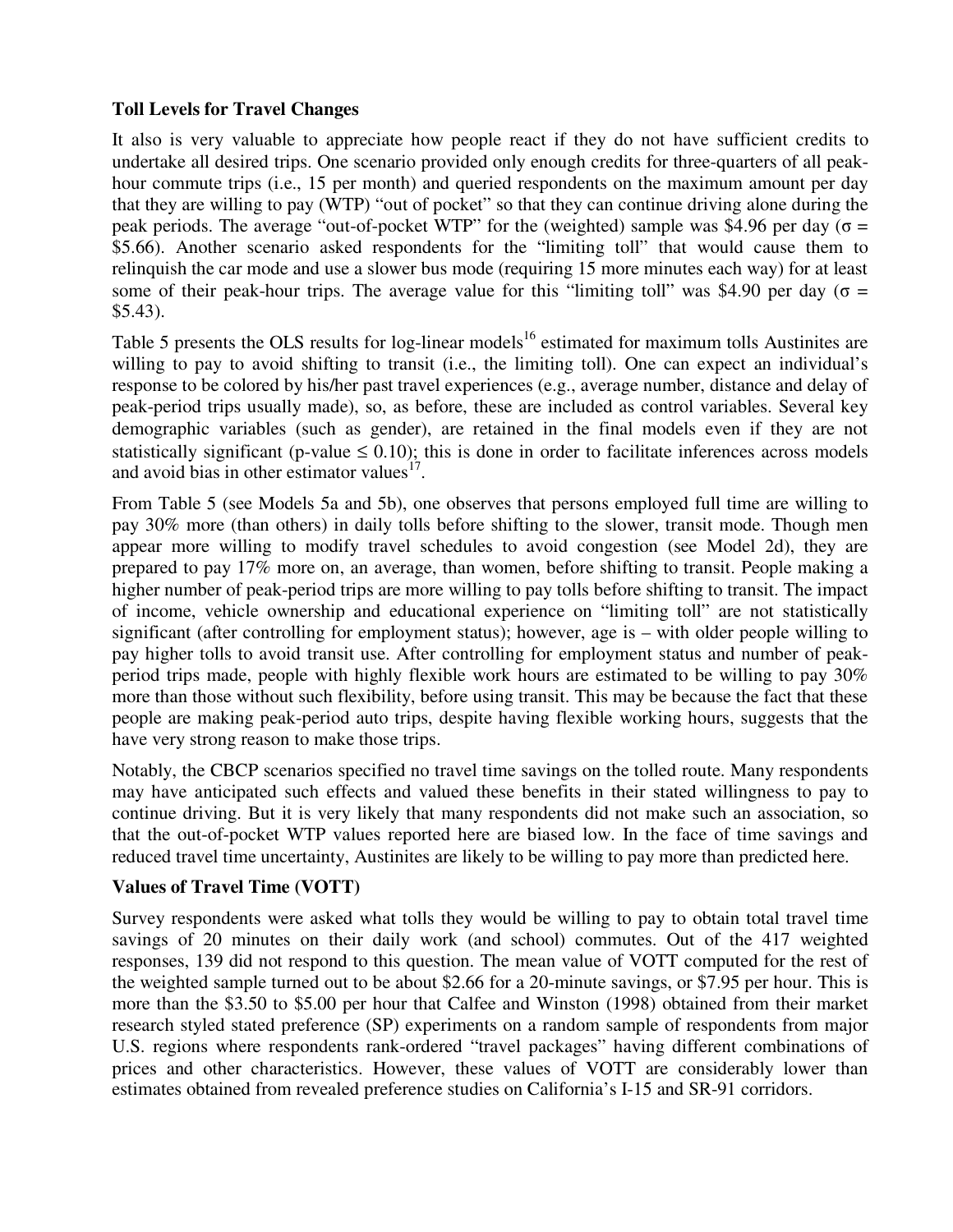Yan et al.'s (2002) VOTT estimates for SR 91's express lanes from choice models for route, mode, time of day and transponder choice combinations lie between \$13 to \$16 per hour. Brownstone and Small's (2002) median estimate for the I-15 corridor is roughly \$30 per hour of commute time; however, they expect their estimates to be biased high due to a perception that toll facilities provide safer driving conditions. It may be that reduced travel time uncertainty, perceptions of safety, and other benefits (real or perceived) of congestion-priced lane use will generate a higher willingness to pay than survey respondents presently anticipate, given the question as it was posed in this research.

Inferences about people's VOTT to work were drawn based on log-linear OLS models shown in Table 5 (See Models 5c and 5d). Average commute distance was controlled for in all models, and the results indicate that older persons, those with college degrees, and those with children were willing to pay more for travel time savings. Carpoolers were less willing to pay high tolls (65% less tolls per day), which may be because such people are extremely sensitive to monetary costs in the first place and are willing to sacrifice time and convenience for vehicle ownership, gasoline and other cost savings. VOTT was surprisingly independent of income (per household member), and the introduction of a squared income variable (designed to capture nonlinear dependencies) did not noticeably enhance the model. One reason for this result is that 27% of the respondents reported zero on this question; apparently, they do not feel that 20 minutes of daily travel time savings is worth paying a toll. Another reason may be the fact that students reported a substantially higher willingness to pay (146% more per day) than non-students. Since all respondents were asked to imagine themselves in a work-trip commute, the students may have been envisioning themselves as employed – and having much higher incomes than the (current) income variable that was tested.

As congestion worsens and pricing policies evolve, today's youths are likely to become many of tomorrow's tolled. It is of interest that they are relatively supportive of such policies, as evidenced by their reported willingness to pay – and their support for such policies (as described earlier).

#### **Conclusions and Extensions**

Credit-based congestion pricing (CBCP) is a wholly new policy to permit efficient road use while counteracting most, if not all, equity (and regressivity) issues. CBCP scenarios for Austin roadways were developed for a survey whose respondents were contacted via housecalls, public interception, random digit dialing, web sites, and the news media. Though initially respondents were totally unfamiliar with this new strategy, 24.9% clearly supported it after fifteen minutes of reading and answering questions related to it. This is rather substantial for such a complex policy involving road pricing and is likely to grow; experience with road-pricing policies and education on this new strategy seem key mechanisms for promotion and greater acceptance. Policy privacy was not a primary issue for Austinites; implementation, cost, and equity are bigger concerns. Regular travel experiences and individual and household characteristics are also key. For example, men perceive congestion to be less of a problem in Austin than women and demonstrated less flexibility before shifting to transit in response to tolls though they did claim to modify trip schedules more often than women in order to avoid congestion. Older people were more willing to change schedules to avoid congestion but were prepared to pay higher CBCP tolls to keep driving during peak hours. People with child care responsibilities exhibited greater constraints on travel modifications to avoid peak hour tolls or congestion. Non-students and non-workers view congestion in a more negative context and expressed a willingness to modify their plans more often to avoid congestion.

Public acceptance of a novel and as yet untested policy such as CBCP is likely to require substantial education of the public about the benefits of congestion pricing. As tolling gains greater application and understanding (abroad and in the U.S., through central district cordon tolls, variable pricing pilot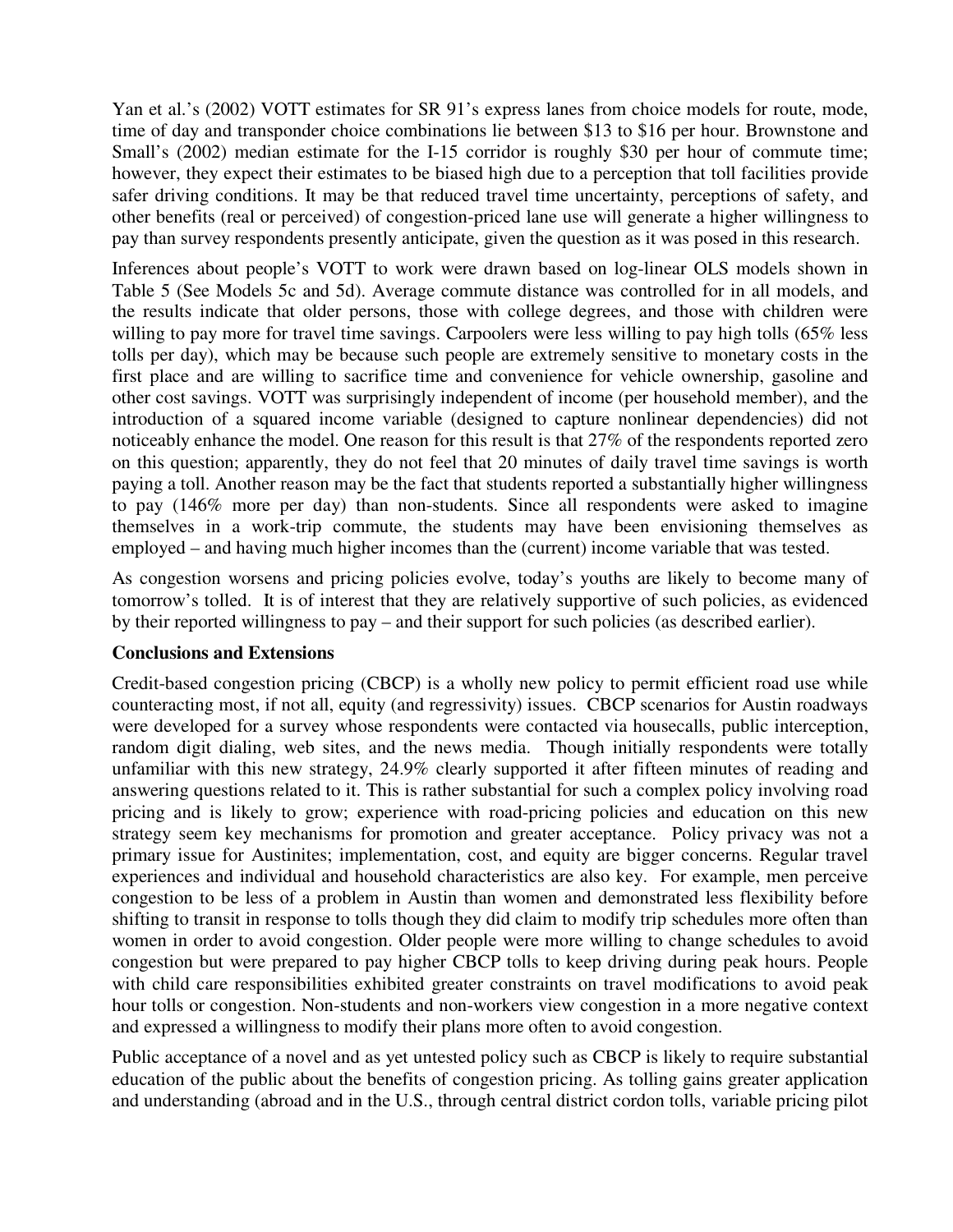programs, HOT lanes, and other strategies), it seems likely that CBCP can emerge as a viable, costeffective and strongly supported strategy. This policy promises substantial benefits for network efficiency and welfare equity, addressing key issues that can undermine other proposals.

Introduction of complementary programs, such as employer-sponsored ridesharing and transit improvements, promise even greater success, particularly for those having to make regular peakperiod commutes. Those tending to view CBCP most favorably also perceive greater trip-making flexibility and report higher incomes. Thus, for truly widespread popular support, further considerations should be given to constrained travelers within the framework of a CBCP policy (such as extra credits for low-income working single parents).

Further research can illuminate specific cases of populations less likely to benefit from a CBCP policy. Access to competitive alternative modes (such as buses, casual carpools, and commuter rail) at both home and work, and home and school, needs to be thoughtfully appraised. Models for destination, mode, and departure time choice under CBCP need to be developed for impact simulation. Changes in land use and land values are likely to be key and should be studied using integrated transportation-land use models (see, e.g., Krishnamurthy and Kockelman's [2004] recent Austin applications). Welfare impacts to the Austin region will help in assessing impact of a CBCP application and in developing further policy recommendations for eventual implementation of this very promising policy.

#### **Acknowledgments**

The survey instrument was created and many responses were obtained by graduate students at the University of Texas at Austin. We are indebted to Chris Frazier, Jared Heiner, Ling Jin, Sriram Krishnamurthy, Jianming Ma and Natalia Ruiz. Undergraduates Chandler Rohm and Warren Lipshitz also obtained responses. Ms. Annette Perrone was instrumental in obtaining survey permissions and editing. Anonymous reviewers provided valuable comments.

We also wish to thank the SWUTC for financially supporting this research study and the Luce Foundation for its generous support of the primary author.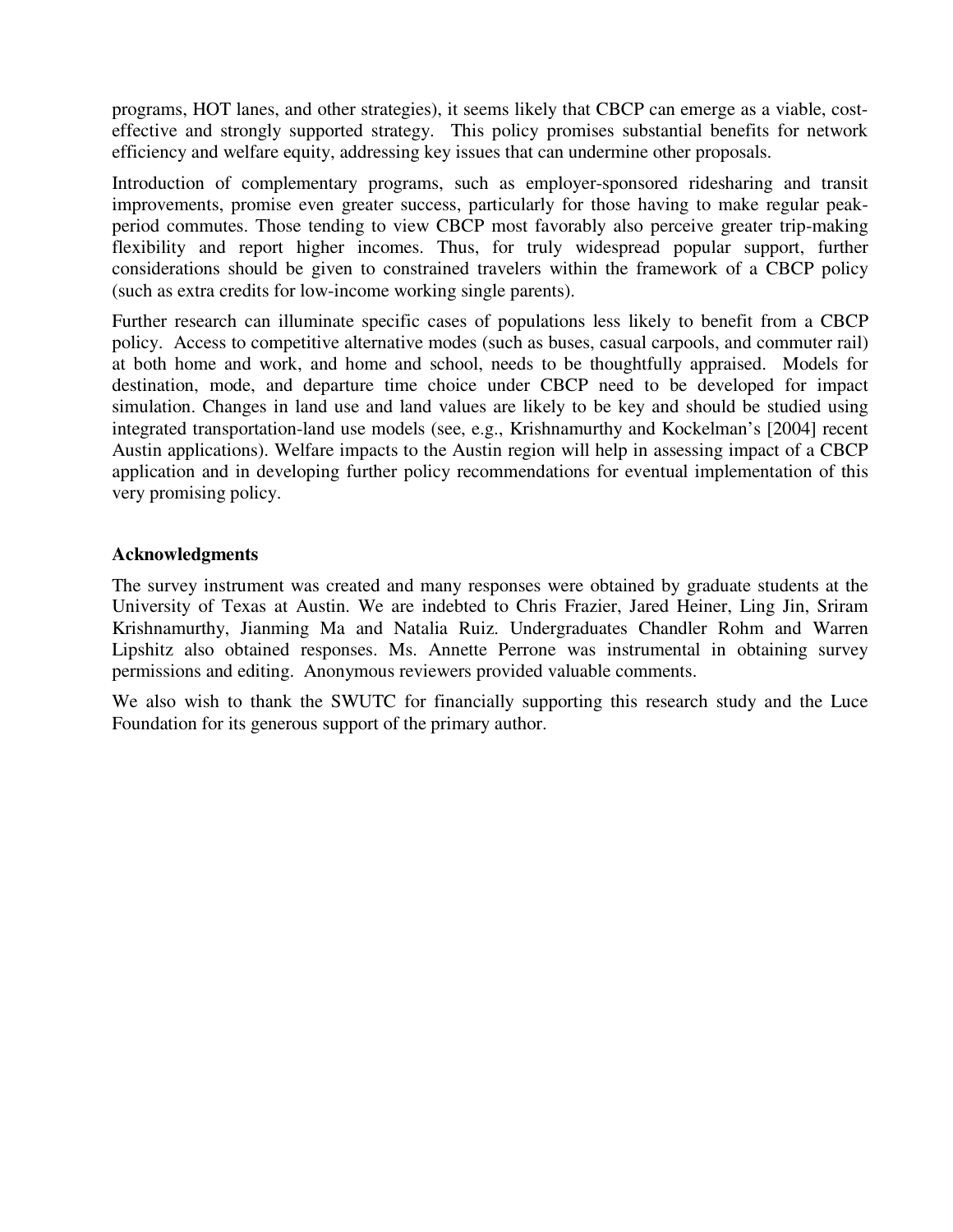#### **References**

Arnott, R., and Small, K. (1994). "The Economics of Traffic Congestion." *American Scientist*, 82:446-455.

Arnott, R., de Palma, A. and Lindsey, R. (1990). "Departure Time and Route Choice for the Morning Commute." *Transportation Research*, 24B (3): 209-228.

Arnott, R., de Palma, A. and Lindsey, R. (1993). "A Structural Model of Peak-period Congestion: A Traffic Bottleneck with Elastic Demand." *American Economic Review* 83: 161-179.

Arnott, R., de Palma, A. and Lindsey, R. (1994). "The Welfare Effects of Congestion Tolls with Heterogeneous Commuters." *Journal of Transport Economics and Policy* 28**:**139-161.

Ben-Akiva, M., and Lerman, S. R. (1985) *Discrete Choice Analysis*. Cambridge, Massachusetts; MIT Press.

Brownstone, D., Ghosh, A., Golob, T.F., Kazimi, C. and Amelsfort, D.V. (2002). "Driver's Willingness-to-Pay to Reduce Travel Time: Evidence from the San Diego I-15 Congestion Pricing Project." *Transportation Research Part A.* 37:373-387.

Burris, M.W., and Pendyala, R.M. (2002) "Discrete Choice Models of Traveler Participation in Differential Time of Day Pricing Programs." *Transport Policy.* 9:241-251.

CAAA (1990) *Clean Air Act Amendments of 1990.* 42 USC 7401-7671q, P.L. 101-549, 104 Stat. 2399.

Calfee, J., and Winston C. (1998) "The Value of Automobile Travel Time: Implications for Congestion Policy." *Journal of Public Economics*. 69(1): 83-102.

Crozet, Y. and Marlot, G. (2001) "Congestion and Road Pricing: Where is the Bug?" *9th World Conference on Transport Research*, Seoul, Korea.

Daganzo, C. (1995). "A Pareto Optimum Congestion Reduction Scheme." *Transportation Research.* 29B:139-154.

DeCorla-Souza, Patrick. (2000). "FAIR lanes: A New Approach to Managing Traffic Congestion." *ITS Quarterly*, Vol. VIII, No.2

Dial, R.B. (1999). "Minimal Revenue Congestion Pricing Part I: A Fast Algorithm for the Single-Origin Case." *Transportation Research.* 33B:189-202.

Evans, A.W. (1992) "Road Congestion Pricing: When is it a Good Policy?" *Journal of Transportation Economics and Policy*. 26(3): 213-244.

Fimrite, P. (2002), "Traffic Tops List of Bay Area Banes, Weak Economy is Number 2 Bane, Survey Shows." *San Francisco Chronicle.* (5, December 2002). Accessed from http://sfgate.com/cgi-bin/article.cgi?file=/c/a/2002/12/05/MN51835.DTL#sections.

Gomez-Ibanez, J.A., and Small, K. A (1994) "Road Pricing for Congestion Management: A Survey of International Practice." *National Cooperative Highway Research program, Synthesis of Highway Practice 210*, TRB, National Academy Press, Washington, D.C.

Greene, W. H. (1995). *LIMDEP: User's Manual* (Version 7.0). Bellport, NY: Econometric Software.

Greene, W. H. (2000). *Econometric Analysis.* Fourth Edition. New Jersey, Prentice Hall.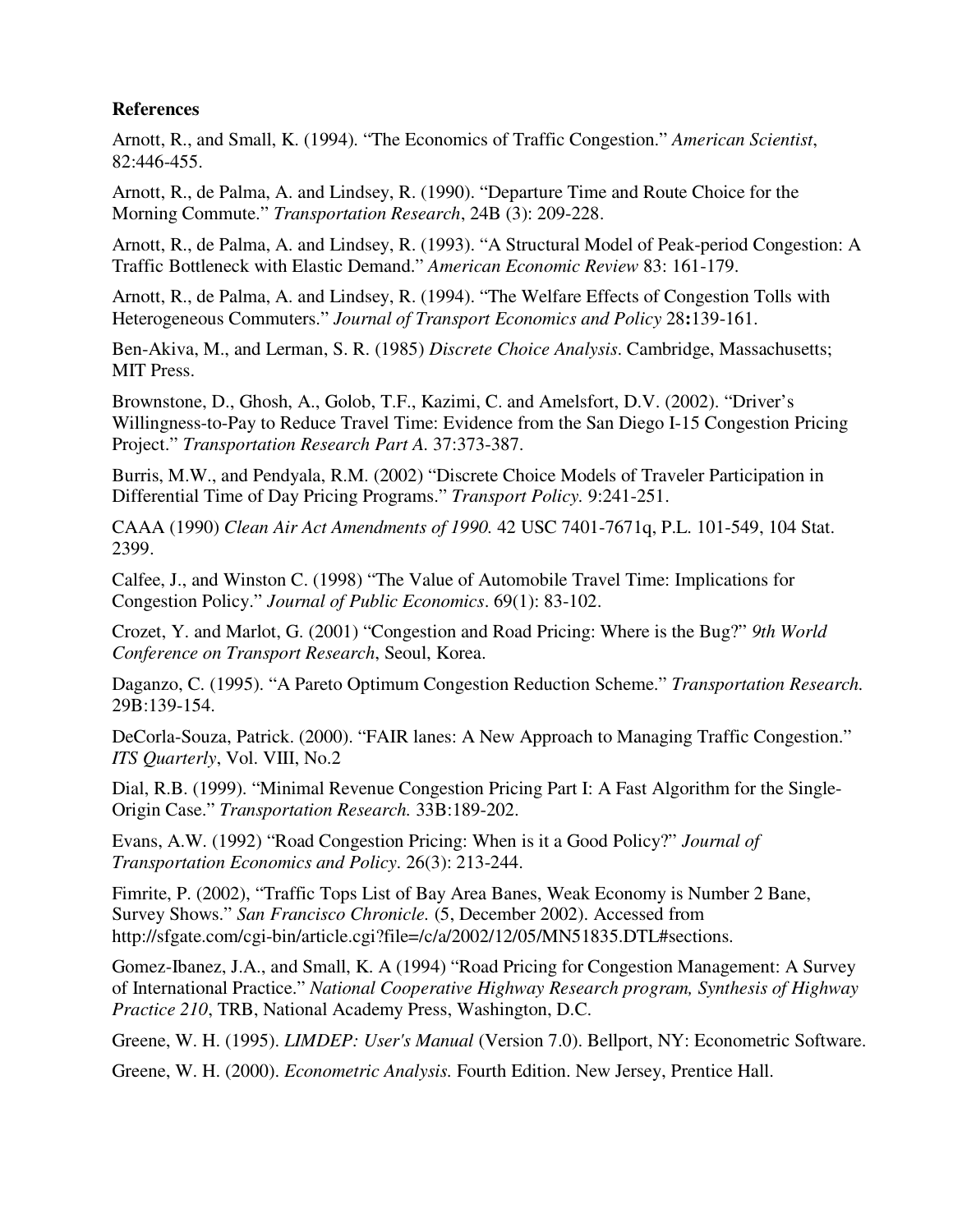Hau, T. D. (1992), "Economic Fundamentals of Road Pricing: A Diagrammatic Analysis." *World Bank Policy Research Working Paper Series*. WPS No. 1070, December, The World Bank, Washington, D.C., pp. 1-96.

Jones, P. (1998). "Urban Road Pricing: Public Acceptability and Barriers to Implementation." In: Button K.J., Verhoef, E.T. (Eds.). *Road Pricing, Traffic Congestion and the Environment.* Edward Elgar Publishing: Cheltenham, UK.

Knickerbocker, Brad. (2000). "Forget Crime - But Please Fix the Traffic." *Christian Science Monitor*. (February 16)

Knight, F. (1924). "Some Fallacies in the Interpretation of Social Costs." *Quarterly Journal of Economics*. 38(4): 582-606.

Krishnamurthy, S. and K. Kockelman. (2004) Uncertainty Propagation in Integrated Transportation-Land Use Models: An Application to Austin, Texas. Forthcoming in *Transportation Research Record*.

LRNA (2001). "Light Rail Now! Austin." (27, February 2003). Accessed from http://www.lightrailnow.org/lrn\_austin/news.html.

Nakamura, K. and Kockelman, K. (2002). "Congestion Pricing & Roadspace Rationing: An Application to the San Francisco Bay Bridge Corridor." *Transportation Research A.* 36(5): 403-417.

Oberholzer-Gee, F. and Weck-Hannemann, H. (2002). "Pricing Road Use: Politico-economic and Fairness Considerations." *Transportation Research D.* 7(5): 357-371.

Parry, I.W.H. and Bento, A. (1999). "Revenue Recycling and the Welfare Effects of Road Pricing." *Working Papers - Public Sector Management. Decentralization, participatory planning.* World Bank.

Penchina, C. M. (2003). "Stability of Minimal Revenue Pricing." Paper presented at the 82<sup>nd</sup> Annual Meeting of the Transportation Research Board. Washington D.C.

Pigou, A.C. (1920). *Wealth and Welfare.* Macmillan, London.

Poole, R.W., and Orski, C.K. (2003). *HOT Networks: A New Plan for Congestion Relief and Better Transit*. Reason Public Policy Institute.

Research and Technology Transporter (2001). "November/December 2001 Transporter" (27, Feb 2003). Accessed from http://www.tfhrc.gov/trnsptr/novdec01/novdec01.htm.

Rietveld, P. and Verhoef E.T. (1998). "Social feasibilities of policies to reduce externalities in transport." Road Pricing, Traffic Congestion and Environment. (Ed) Button K.J. and Verhoef E.T., Cheltenham, UK.

Sahr, R. (2002) "Inflation Conversion Factors for Dollars 1665 to Estimated 2012." *Consumer Price Index (CPI) Conversion factors.* (11, February 2003). Accessed from http://oregonstate.edu/Dept/pol\_sci/fac/sahr/sahr.htm

Scheibal, S. (2002). "New Planning Group Kicks-off Effort with Survey on What Area Residents Want." *Austin American Statesman*. (August 26).

Schrank, D. and Lomax T. (2002). *The Urban Mobility Report*. Texas Transportation Institute, College Station, TX.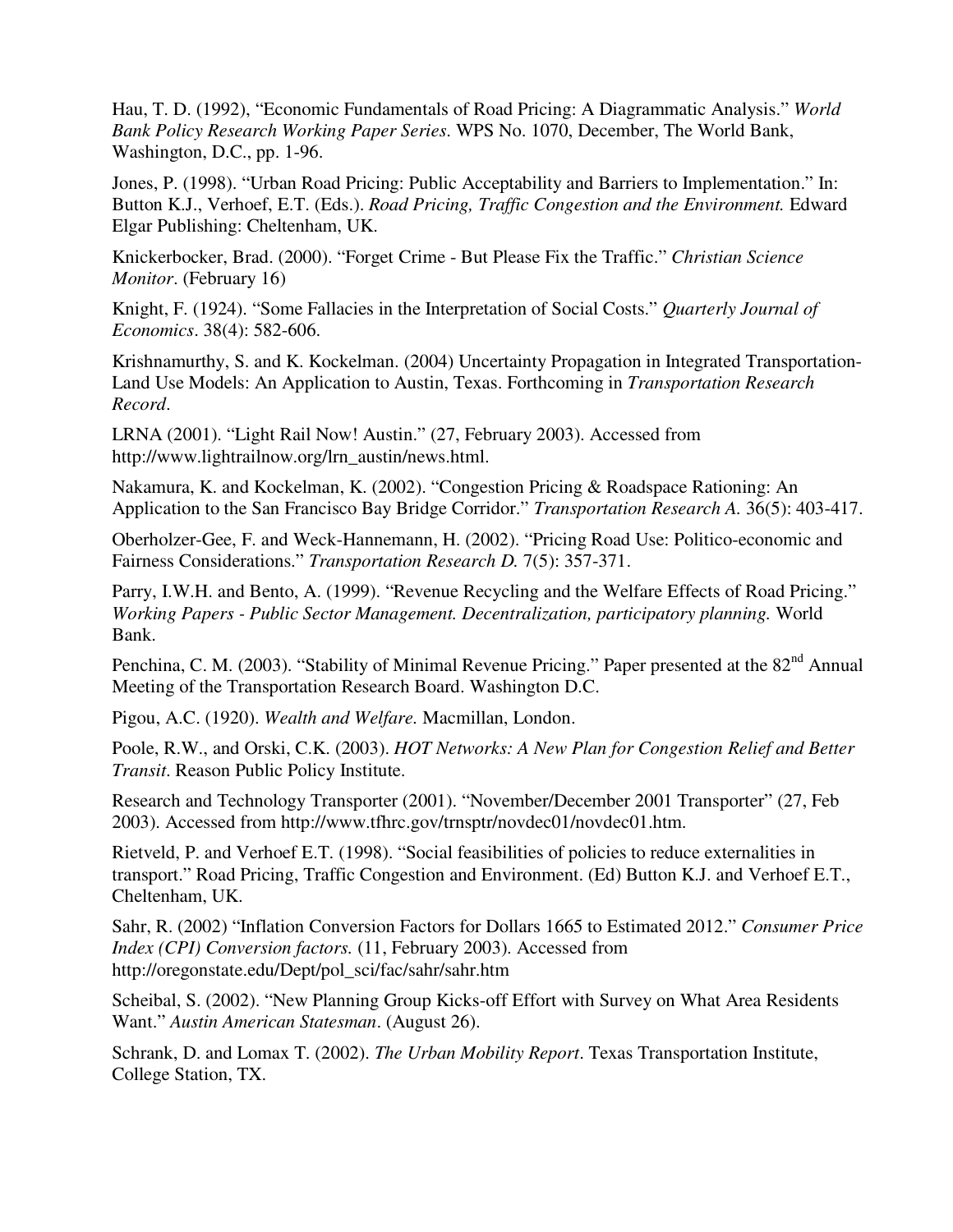Smith L. (2002). "Advance Payments: Congestion Pricing." (18, December 2002). Accessed from http://www.path.berkeley.edu/~leap/TTM/Demand\_Manage/pricing.html.

Small K. (1983). "The incidence of Congestion Tolls on Urban Highways." *Journal of Urban Economics.* Vol 13, pp. 90-111.

Sullivan, E., with Bakely, K., Daly, J., Gilpin, J., Mastako, K., Small, K., and Yan, J. (2000) *Continuation Study to Evaluate the Impacts of the SR 91 Value-Priced Express Lanes: Final Report*. California Polytechnic State University, San Luis Obispo. (13, December 2002) Accessed from http://ceenve.ceng.calpoly.edu/sullivan/SR91/

Texas Freeway (2002). "Austin Tollways." (25, March 2003). Accessed from http://www.texasfreeway.com/austin/new\_freeway/austin\_tollways.shtml

Varian, H. R. (1999). *Intermediate Microeconomics: A Modern Approach*. 5<sup>th</sup> ed., W. W. Norton College Books.

Verhoef, E. T. (2002) "Second-best Congestion Pricing in General Static Transportation Networks with Elastic Demands." *Regional Science and Urban Economics.* 32(3): 281-310.

Verhoef, E., Nijkamp P., and Rietveld, P. (1997). Tradable Permits: Their Potential in the Regulation of Road Transport Externalities. *Environment and Planning B: Planning and Design*. 24:527-548.

Viegas J. M. (2001). "Making Urban Road Pricing Acceptable and Effective: Searching for Quality and Equity in Urban Mobility." *Transport Policy*. 8(4): 289-294.

Vickrey, W. (1963). "Pricing in Urban and Suburban Transport." *American Economic Review*, 52 (2): 452–465.

Vickrey, W. (1969). "Congestion Theory and Transport Investment." *American Economic Review*, 59 (2): 251–260.

VPPP (2002) "Value Pricing Pilot Program - FHWA Office of Transportation Policy Studies." (27 Feb., 2003). Accessed from http://www.fhwa.dot.gov/policy/13-hmpg.htm.

Walters, A.A. (1961). "The Theory and Measurement of Private and Social Cost of Highway Congestion." *Econometrica*. 29(4): 676-697.

Yan, J. Small, K. and Sullivan, E. (2002) "Choice Models of Route, Occupancy, and Time-of-Day with Value Priced Tolls." *Transportation Research Record*. No. 1812: 69-77.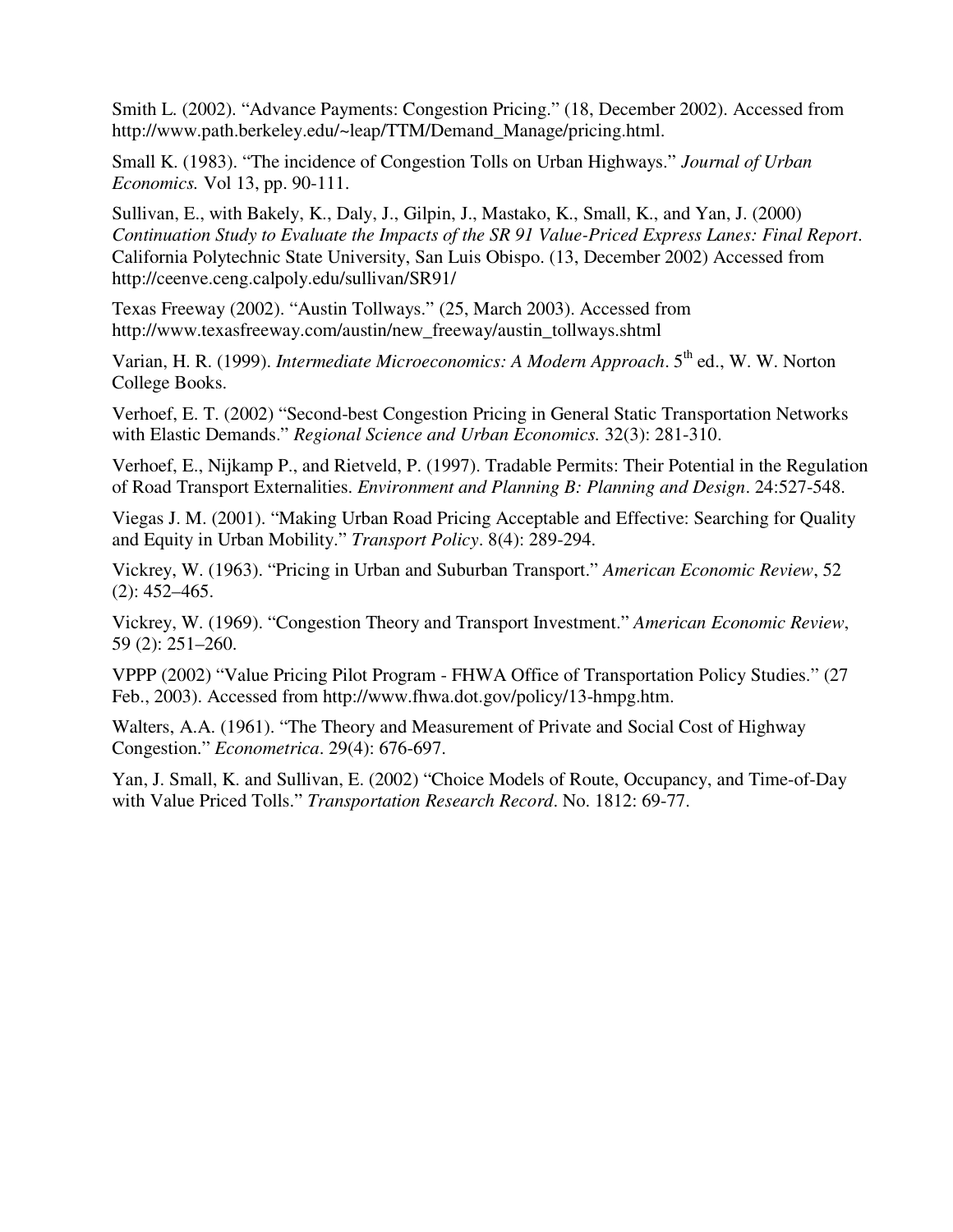#### **Endnotes**

 $\overline{a}$ 

<sup>1</sup> Supply-side solutions to congestion are often subject to the Pigou-Knight-Downs paradox as well as Braess's paradox, which unleash additional demand upon expanding road capacity and increase travel time upon adding a link in congested networks. (Arnott and Small, 1994)

 $2^2$  In 1998, the United States Congress created the Value-Pricing Pilot Program via the Transportation Equity Act for the 21st Century (TEA-21) replacing the Congestion Pricing Pilot Program authorized by the Intermodal Surface

Transportation Efficiency Act (ISTEA**).** TEA-21 provides for cooperative agreements between federal and state or local governments, or other public authorities to establish and maintain local value pricing pilot programs which involve the use of tolls on the Interstate system as an exception to provisions contained in 23 U.S.C. 129 and 301. ISTEA-21 also allows single-occupant vehicles to occupy High Occupancy Vehicle (HOV) lanes (as an exception to 23 U.S.C. 102). (VPPP, 2002)

 $3$  Women between ages 30 and 50 formed the main user group, and driving comfort and the perception of greater safety were the principal supplemental benefits cited by travelers who choose to use the toll lanes even when expected value of their time savings was clearly less than the tolls paid. (Sullivan et al. (2000)

<sup>4</sup> Usually tolls vary from \$0.50 to \$4; in exceptional circumstances rising to \$8. If the toll changes during a motorist's use of the lanes, the user is charged only the lowest toll he/she may have seen on the message signs. (Smith, 2002)

<sup>5</sup> Those with higher VOTTs often have higher incomes. Arnott et al. (1994) employed Vickrey's (1969) bottleneck model and assumed fixed demand on a single link. They recognized different schedule delay costs and VOTTs, but assumed a single *relative* cost of late-to-early arrival and a single preferred arrival time, for all travelers.

 $6$  Arnott et al. (1994) assumed that (1) individuals had different costs of late arrival but the same preferred arrival times and VOTTs, or (2) commuters had different preferred arrival times but the same schedule delay costs and VOTTs. They also briefly considered the possibility of an equal per-capita rebate and found that drivers with lower VOTTs could remain worse off, if they are relatively insensitive to travel time costs.

<sup>7</sup> Penchina (2003) showed that if the demand is not highly price elastic, Dial's (1999) minimal revenue (MR) pricing has distinct advantages over marginal cost (MC) pricing like lower tolls, fewer tolled links, and more stable tolls under timevarying demands translating to lower transaction costs, less "user confusion", and more "perceived equitability".

<sup>8</sup> Verhoef et al. (1997) considered a simple network with a single origin-destination pair and two alternate routes, one of which was not tolled and showed that a second-best toll on the tolled route could be *negative*, for discouraging use of the non-tolled route.

<sup>9</sup> According to the Research and Technology Transporter (2001), FAIR lanes involve demarcating congested freeway lanes into Fast lanes and Regular lanes (e.g., by using plastic pylons and striping). The electronically tolled Fast lanes would allow "para-transit" and limousine-type services, with tolls set in real time to limit traffic to the free-flowing maximum. In the Regular lanes, constricted flow would continue; however for giving up their right to free use of the lanes converted to Fast lanes, drivers with electronic toll tags would be compensated with credits which could be used as Fast lane toll payments or as payment forsubsidised transit and para-transit services.

 $10$ In 2001, Travis County voters approved a \$66 million bond issue for S.H. 130 right-of-way costs, and \$32 million for S.H. 45 right-of-way costs. In 2000, neighboring Williamson County's voters passed a \$350 million bond issue with about \$150 million designated for tollway right-of-way acquisition and utility relocation. (Texas Freeway, 2002)<br><sup>11</sup> For the random digit telephone numbers, the first 5 of 7 digits were pulled in a systematic fashion from

directory. The final 2 digits were randomly generated to achieve RDD of residential telephone numbers.

 $12$  Sahr's (2002) adjustment factor of 14.94% was used to inflate 1997 dollar amounts to 2002 dollar amounts. The data from five ATS survey income groups (less than \$10,000, \$10,000 to \$20,000, \$20,000 to \$35,000, \$35,000 to \$50,000, and over \$50,000, in 1997 dollars) was regrouped (using linear interpolation) into the four CBCP survey inc <sup>13</sup> Note that "income" is per household member in these models, in order to recognize that household size has a major impact on household wealth or individually perceived purchasing power.

<sup>14</sup> Austin's Capital Metro light rail proposal was defeated on November 7, 2000, by just over 2000 votes, an extremely thin margin. Moreover, 50.6% of voters within the City of Austin voted in favor of the proposal. Support for light rail was often strongest along the proposed routes, in precincts within a half-mile of the initial-system routes. (LRNA 2001) <sup>15</sup> These respondents explicitly noted that they would oppose any form of CP application in Austin.

<sup>16</sup> Log-linear models ensure positive predictions of the response variable, WTP. To convert the regression results to dollar values, one must use the exponential function. In notation form,  $E(ln(WTP))=βx$ , so  $E(WTP) \approx exp(βx)$ . While weights were available for 417 survey respondents, 124 of these did not respond to the "limiting toll" scenario question. 20 of these non-respondents refused on the grounds that they did not approve of the policy (a point that they clearly noted in "comments" sections of the survey). Others may have found the scenario too complex to respond confidently.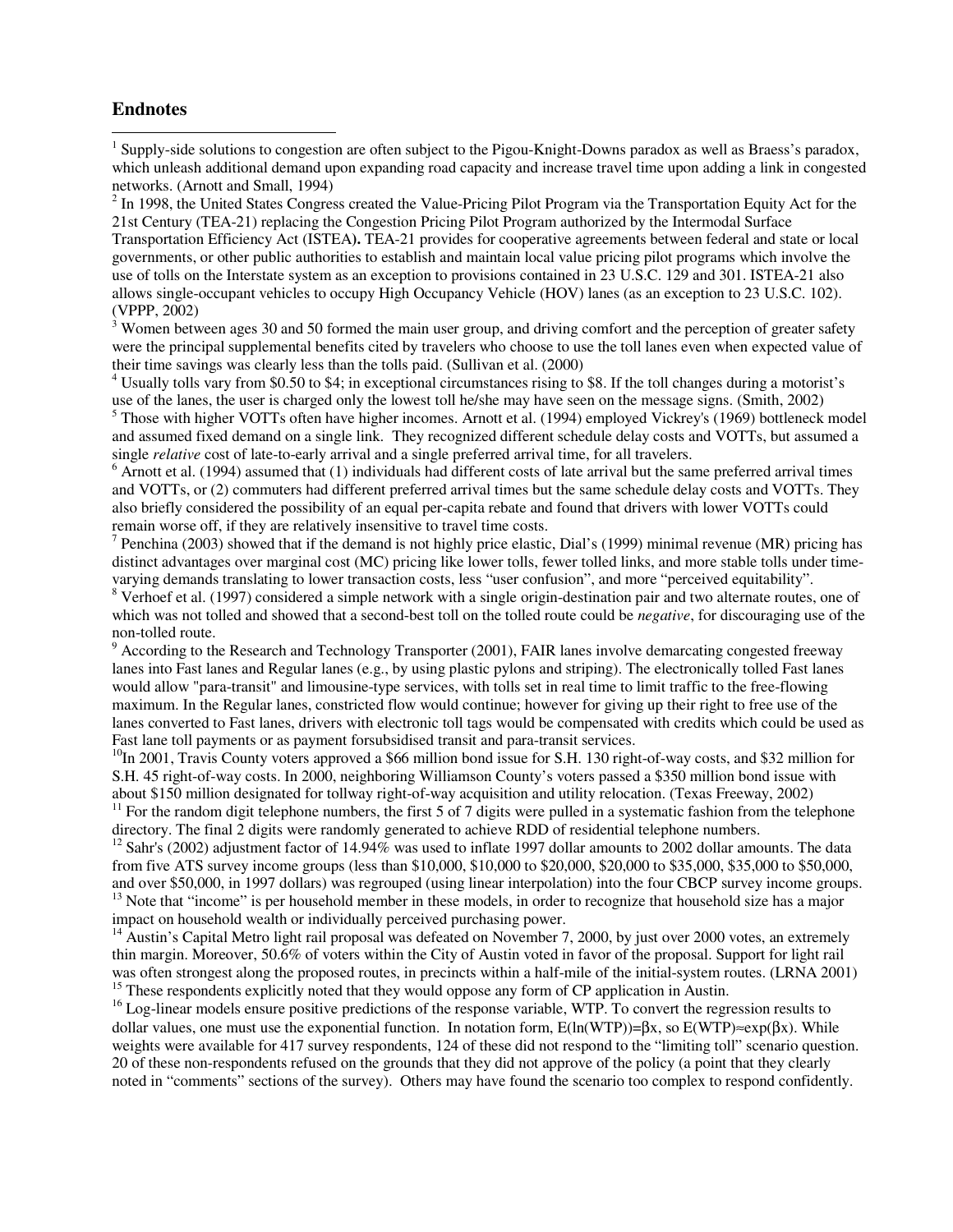<sup>17</sup> If valid explanatory variables are removed simply because of statistical significance issues, remaining correlated variables will proxy for the removed, latent variables, producing biased parameter estimates. (See, e.g., Greene, 2000)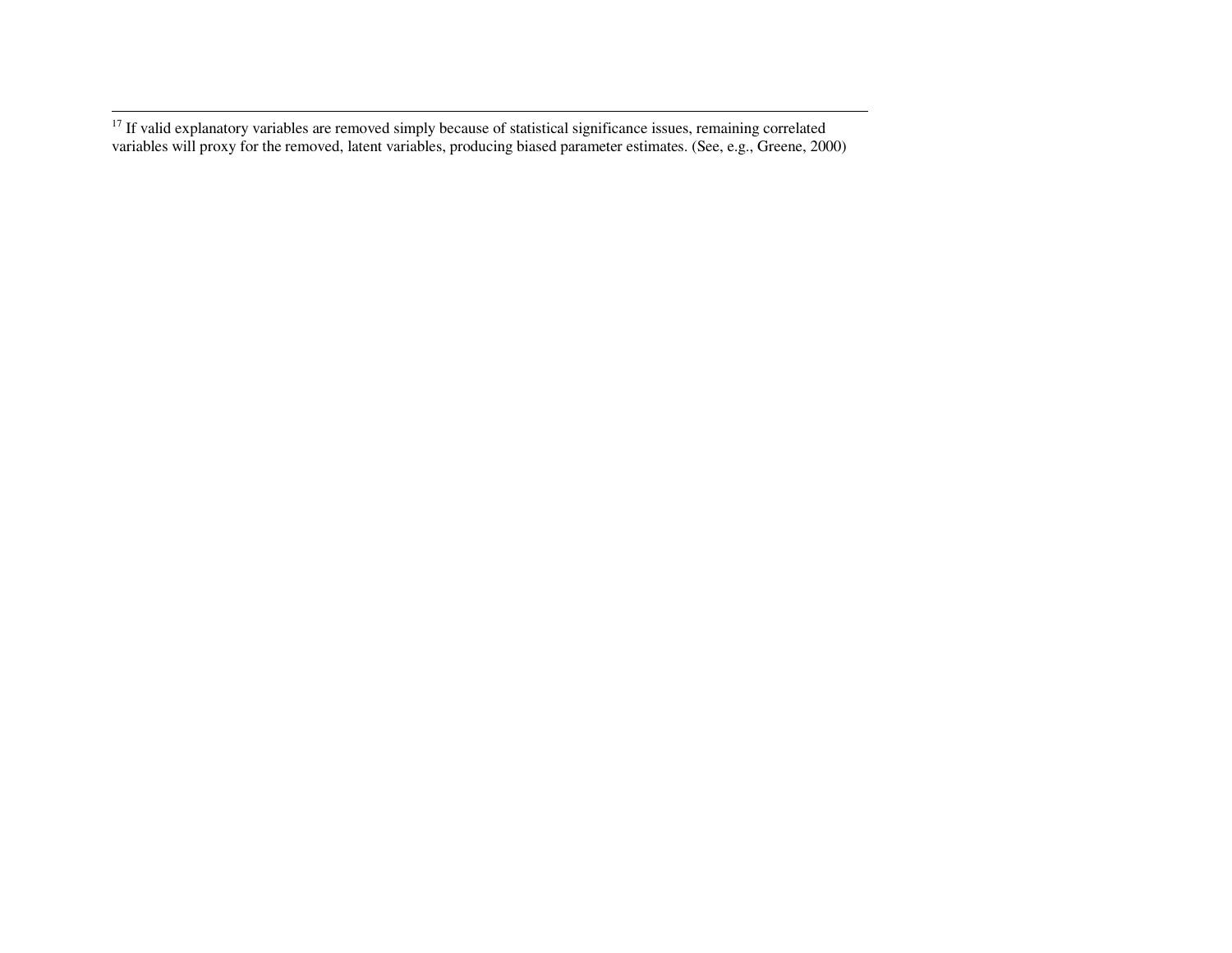| Age            | $%$ in<br>Weighted<br>Sample | $%$ in<br>Initial<br>Sample | <b>Years</b><br>lived in<br><b>Austin</b> | $\%$ in<br>Weighted<br>Sample | $%$ in<br>Initial<br>Sample | <b>Education</b>                          | $\%$ in<br>Weighted<br>Sample | $%$ in<br>Initial<br>Sample | <b>Employment</b><br>status                   | $%$ in<br>Weighted<br>Sample | $%$ in<br>Initial<br>Sample |
|----------------|------------------------------|-----------------------------|-------------------------------------------|-------------------------------|-----------------------------|-------------------------------------------|-------------------------------|-----------------------------|-----------------------------------------------|------------------------------|-----------------------------|
| 16 to 19 years | 1.1                          | 0.7                         | Less than a<br>year                       | 4.5                           | 3.6                         | Some high<br>school                       | 0.2                           | 0.2                         | Full-time<br>employee                         | 74.6                         | 79.6                        |
| 20 to 24 years | 19.2                         | 12.7                        | and 2<br>years                            | 7.3                           | 7.7                         | Vocational<br>training<br>certificate     | 17.6                          | 12.7                        | Part-time<br>employee                         | 8                            | 5.8                         |
| 25 to 34 years | 28.1                         | 33.1                        | 3 to 5 years                              | 20.9                          | 21.6                        | High school<br>diploma/GED<br>certificate | 4.8                           | 4.6                         | Full-time<br>student                          | 10                           | 7.2                         |
| 35 to 44 years | 16.4                         | 22.1                        | More than<br>5 years                      | 66.7                          | 66.4                        | Under-graduate.<br>degree                 | 44.1                          | 46.8                        | Part-time<br>student                          | 1.5                          | 1.2                         |
| 45 to 59 years | 28.4                         | 25.9                        | Missing                                   | 0.7                           | 0.7                         | Graduate degree<br>or higher              | 33.2                          | 35.7                        | Unemployed,<br>(non-student &<br>not retired) | 1.5                          | $2.2^{\circ}$               |
| Over 60 years  | 6.8                          | 5.5                         |                                           |                               |                             |                                           |                               |                             | Retired                                       | 4.1                          | 3.6                         |
|                |                              |                             |                                           |                               |                             |                                           |                               |                             | Volunteer                                     | 0.4                          | 0.5                         |
| Total %        | 100                          | 100                         | Total                                     | 100                           | 100                         | Total                                     | 100                           | 100                         | Total                                         | 100                          | 100                         |

# **Table 1a. Demographics of Survey Respondents: Before and After Weighting**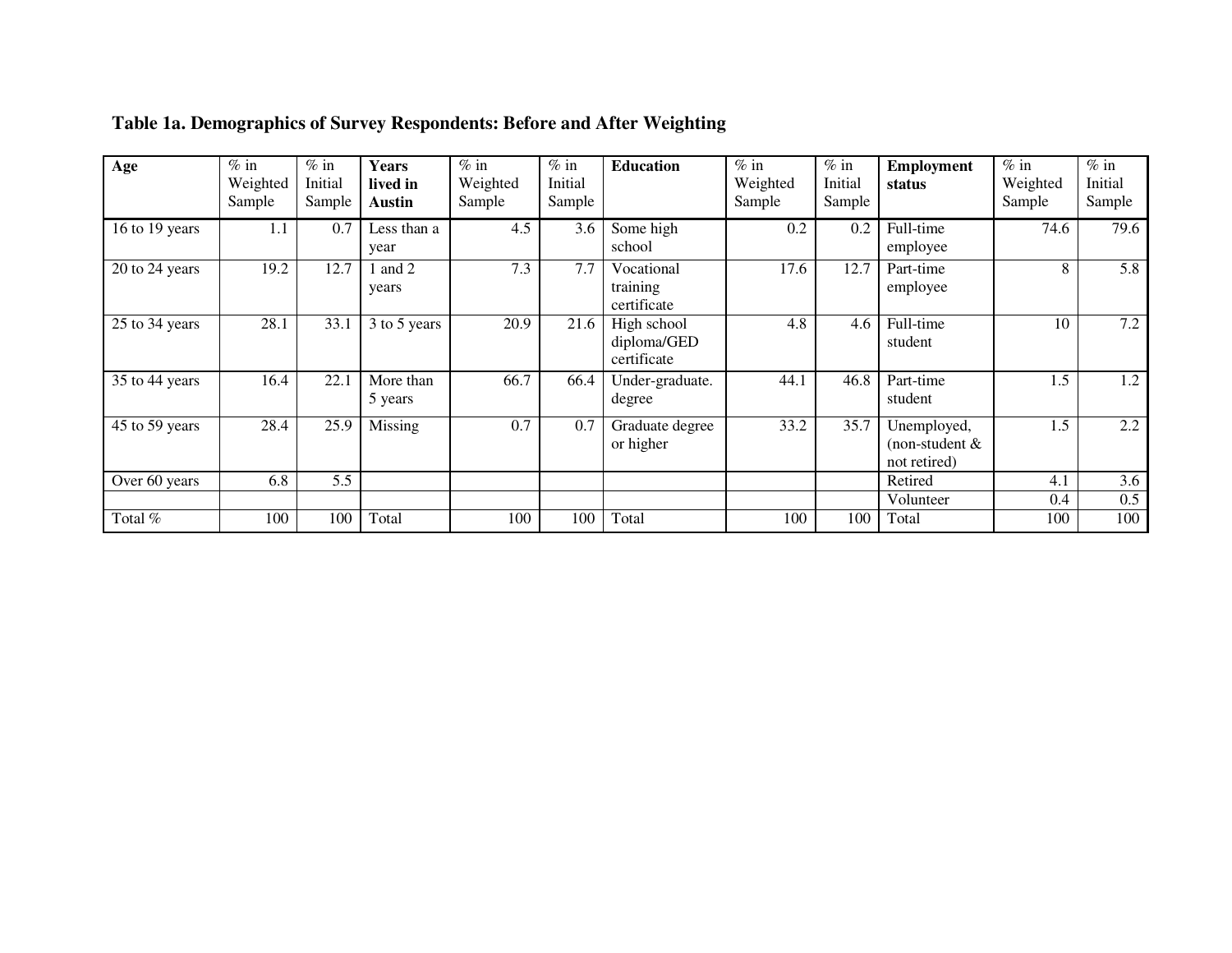| Variable Type | Variable name       | Description                                               | N   | Minimum   | Maximum | Mean  | <b>SD</b> |
|---------------|---------------------|-----------------------------------------------------------|-----|-----------|---------|-------|-----------|
| Dependent     | CONGLEVEL           | Perception of congestion $(0 - not a problem, 1 - minor)$ |     |           |         |       |           |
| variables     |                     | problem, 2 - problem, 3 – major problem)                  | 409 | 0         | 3       | 2.344 | 0.765     |
|               | <b>FREQMOD</b>      | Frequency of modifying trips to avoid congestion (0 -     |     |           |         |       |           |
|               |                     | never, 1 - sometimes, 2 -often, 3 - always)               | 410 | 0         | 3       | 1.644 | 0.91      |
|               | <b>NDAYS</b>        | Number of days per month one would change trip mode       |     |           |         |       |           |
|               |                     | and/or time to save credits                               | 346 | 0         | 20      | 3.575 | 5.054     |
|               | <b>ALTMODTOLL</b>   | Minimum toll (\$) for exploring alternate modes/times     |     |           |         |       |           |
|               |                     | facing insufficient CBCP credits                          | 347 | 0         | 20      | 4.959 | 5.661     |
|               | <b>CARTOBUSTOLL</b> | Toll price (\$) causing commute trip mode shift from      |     |           |         |       |           |
|               |                     | SOV car to bus, assuming 15 additional minutes each       |     |           |         |       |           |
|               |                     | way                                                       | 316 | 0         | 20      | 4.897 | 5.426     |
|               | <b>WILLTOPAY</b>    | Willingness to pay $(\$)$ per day for 20 min. travel time |     |           |         |       |           |
|               |                     | saving from a CBCP policy                                 | 296 | 0         | 20      | 2.656 | 3.987     |
|               | <b>LOGMINTOLL</b>   | Natural logarithm of minimum toll for change in trips     | 324 | $-1.386$  | 2.996   | 1.181 | 0.998     |
|               | <b>LOGCARTOBUS</b>  | Natural logarithm of toll for shifting from SOV to bus    | 290 | $-1.897$  | 2.996   | 1.208 | 1.002     |
|               | <b>LOGWTP</b>       | Natural logarithm of willingness to pay for 20 minutes    |     |           |         |       |           |
|               |                     | travel time savings per day                               | 267 | $-2.3403$ | 2.996   | 0.574 | 0.933     |

# **Table 1b. Description of Dependent Variables (Weighted Results)**

Note: Data that was obtained categorically (e.g., income and age classes) has been modified to approximate continuous values for Table 1a's values and for use in the regression models. Wherever applicable, class midpoints were used as approximations. An average value of 8 years was assumed for people who lived in Austin for more than 5 years. An average income of \$200,000 was assumed for those whose income exceeded \$170.000. There were no respondents older than 80 years of age, so the penultimate bracket's mid-point (69.5 years) was thus the highest coded age.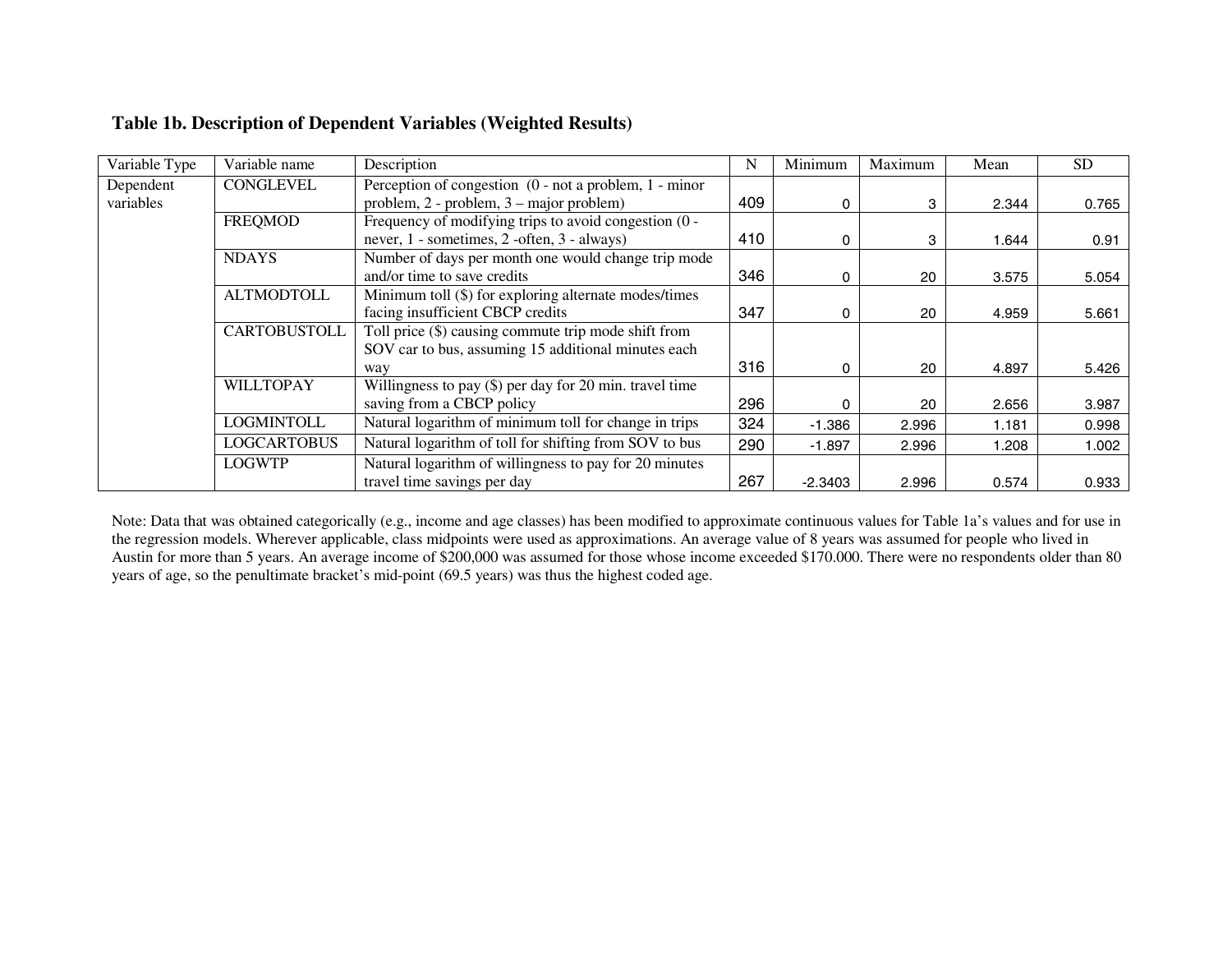| Variable Type | Variable name                                               | Description                                                                                        | $\mathsf{N}$ | Minimum             | Maximum        | Mean         | SD        |
|---------------|-------------------------------------------------------------|----------------------------------------------------------------------------------------------------|--------------|---------------------|----------------|--------------|-----------|
| Respondent    | <b>YRSINAUSTIN</b>                                          | Years living in Austin                                                                             | 414          | 0.5                 | 8              | 6.343        | 2.505     |
| demographics  | <b>AGE</b>                                                  | Age (in years)                                                                                     | 417          | 17.5                | 69.5           | 38.696       | 14.074    |
|               | <b>AGESQ</b>                                                | Age squared (years squared)                                                                        | 417          | 306.25              | 4830.25        | 1694.993     | 1209.370  |
|               | <b>MALE</b>                                                 | Indicator for gender (male = 1, female = 0)                                                        | 417          | 0                   | 1.             | 0.504        | 0.501     |
|               | <b>HHSIZE</b>                                               | Household size (number of persons)                                                                 | 417          | 1.                  | $\overline{7}$ | 2.223        | 1.083     |
|               | <b>LICDRIV</b>                                              | Number of licensed drivers in the household                                                        | 417          | 0                   | $\overline{7}$ | 1.860        | 0.827     |
|               | <b>NUMCHILD</b>                                             | Number of children in the household                                                                | 417          | 0                   | $\overline{4}$ | 0.363        | 0.702     |
|               | <b>INCOMEPP</b>                                             | Annual household income (\$) per person                                                            | 417          | 1000                | 200000         | 30266.460    | 23078.470 |
|               | <b>INCSQ</b>                                                | Square of annual household income                                                                  | 417          | $1.00E + 06$        | $4.00E + 10$   | $1.45E + 09$ | 2.88E+09  |
|               | <b>VEHOWN</b>                                               | Number of household vehicles per driver                                                            | 417          | 0                   | 3              | 0.837        | 0.321     |
|               | <b>EMPLYDF</b>                                              | Indicator variable for employed full time                                                          | 417          | 0                   | 1              | 0.825        | 0.380     |
|               | <b>EMPLYD</b>                                               | Indicator variable for employed (full or part time)                                                | 417          | $\mathbf 0$         | 1              | 0.746        | 0.436     |
|               | <b>RETUNEMP</b>                                             | Indicator variable for retired or unemployed                                                       | 417          | 0                   | 1.             | 0.056        | 0.23      |
|               | <b>STUDENT</b>                                              | Indicator variable for student (full or part time)                                                 | 417          | $\mathbf 0$         | 1              | 0.100        | 0.301     |
|               | <b>GRADUATE</b>                                             | Indicator variable for college graduates (1 - graduate, 0)                                         |              |                     |                |              |           |
|               |                                                             | - non-graduate)                                                                                    | 417          | 0                   |                | 0.774        | 0.419     |
|               | <b>MASTERDEG</b>                                            | Indicator variable for masters degree holders (1 - yes, 0 -<br>masters)                            | 417          | $\pmb{0}$           | 1              | 0.333        | 0.472     |
|               | <b>CARPOOL</b>                                              | Indicator variable for person who carpools (1 - yes, 0 -<br>no)                                    | 373          | 0                   | 1.             | 0.291        | 0.455     |
|               | <b>WKTMFLEX</b>                                             | Indicator variable for person with highly flexible work                                            |              |                     |                |              |           |
|               |                                                             | or school hours $(1 - yes, 0 - no)$                                                                | 417          | $\mathsf{O}\xspace$ | 1              | 0.124        | 0.329     |
|               | <b>WKMODFLEX</b>                                            | Indicator variable for person with moderately flexible<br>work or school hours $(1 - yes, 0 - no)$ | 417          | 0                   | 1              |              |           |
|               | <b>WKTMINFLEX</b>                                           | Indicator variable for person with highly inflexible work<br>or school hours $(1 - yes, 0 - no)$   | 417          | 0                   |                |              |           |
| Travel        | <b>NPEAK</b>                                                | Number of Peak-hour trips per week (7.30 to 9.30 a.m.                                              |              |                     |                |              |           |
| information   |                                                             | & 4.30 to 6.30 p.m.)                                                                               | 417          | 0                   | 50             | 8.030        | 4.525     |
|               | <b>DISTWORK</b>                                             | One-way travel distance (to work or school) (miles)                                                |              | 0                   | 200            | 13.771       | 23.283    |
|               | <b>TIMEPK</b>                                               | Travel time during peak hours (min)                                                                | 377          | $\mathbf 0$         | 120            | 26.968       | 18.282    |
|               | <b>TIMEOFFPK</b>                                            | Travel time without congestion (min)                                                               | 377          | $\mathsf{O}\xspace$ | 100            | 14.400       | 10.405    |
|               | Travel time lost per mile in peak hours (min)<br>TIMELOSSPM |                                                                                                    | 361          | $\mathbf 0$         | 11.5           | 1.284        | 1.098     |

# **Table 1c. Description of Respondent Demographic Variables and Travel Information Variables (Weighted Results)**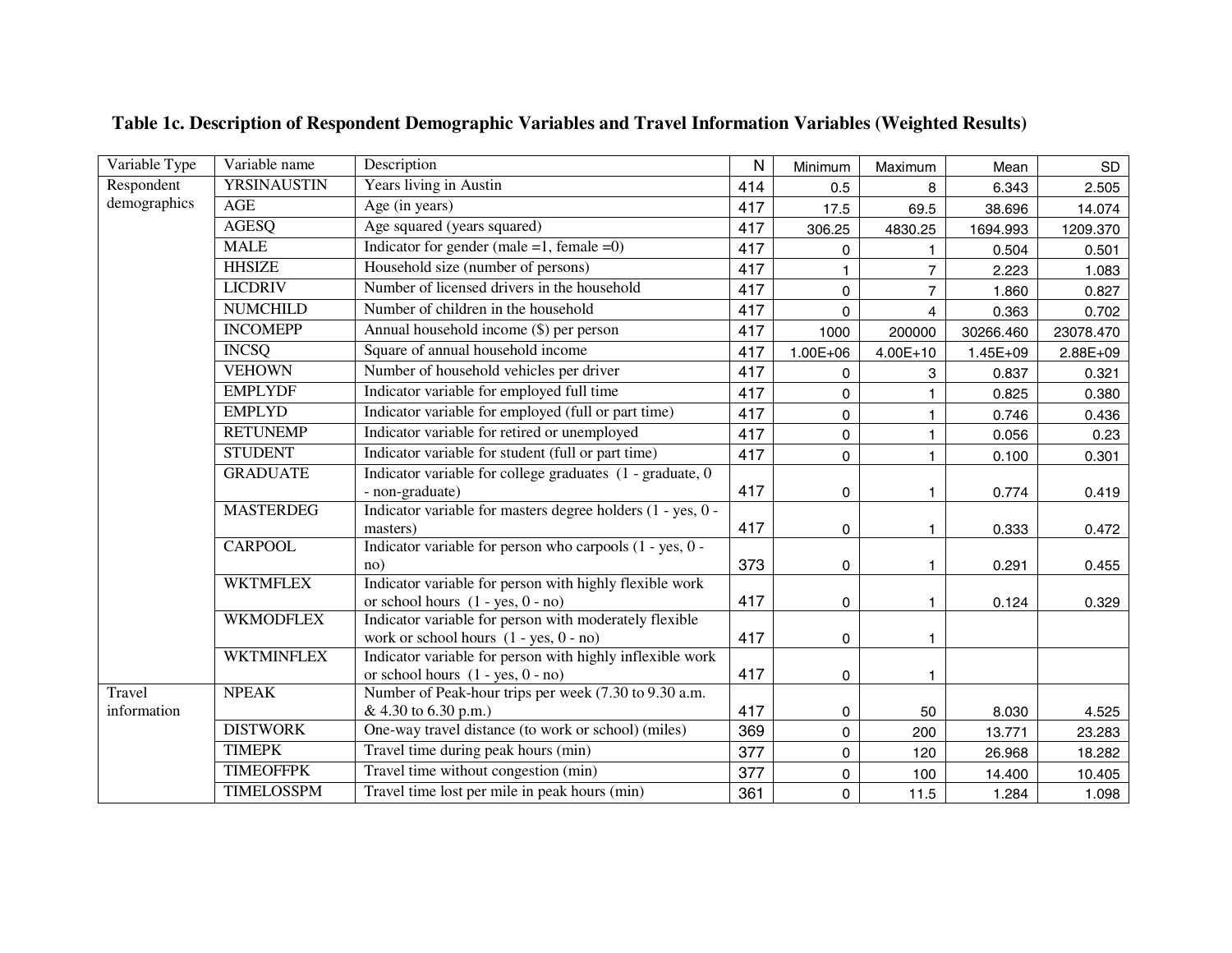|                   |             |                                    | Frequency of Travel Modification to Avoid |              |             |          |           |                  |
|-------------------|-------------|------------------------------------|-------------------------------------------|--------------|-------------|----------|-----------|------------------|
|                   |             | Perception of Congestion in Austin | Congestion                                |              |             |          |           |                  |
| Model             | Model 2a    |                                    | Model 2b                                  |              | Model 2c    |          | Model 2d  |                  |
| <b>VARIABLE</b>   | Initial     | P-value                            | Final                                     | P-value      | Initial     | P-value  | Final     | P-value          |
| <b>NAME</b>       | Estimates   |                                    | Estimates                                 |              | Estimates   |          | Estimates |                  |
| <b>CONSTANT</b>   | 1.3777      | $\Omega$                           | 1.3774                                    | $\mathbf{0}$ | 1.8116      | $\Omega$ | 1.8676    | $\theta$         |
| YRSINAUSTIN       | 0.114       | $\Omega$                           | 0.1137                                    | $\mathbf{0}$ |             |          |           |                  |
| <b>AGE</b>        | 0.0016      | 0.71                               |                                           |              | 0.0113      | $\theta$ | 0.0128    | $\theta$         |
| <b>MALE</b>       | $-0.0891$   | 0.345                              |                                           |              | 0.1293      | 0.107    | 0.1099    | 0.137            |
| <b>DISTWORK</b>   | 0.0124      | 0.011                              | 0.0124                                    | 0.002        | 2.89E-03    | 0.506    |           |                  |
| <b>TIMELOSSPM</b> | 0.1609      | 0.001                              | 0.1702                                    | $\Omega$     | 0.1264      | 0.003    | 0.1166    | 0.006            |
| <b>NPEAK</b>      | 0.0008      | 0.942                              |                                           |              | $-0.0298$   | 0.002    | $-0.0313$ | 0.001            |
| <b>INCOMEPP</b>   | $-4.33E-06$ | 0.195                              | $-3.51E-06$                               | 0.215        | 6.37E-07    | 0.808    |           |                  |
| <b>NUMCHILD</b>   | $-0.0899$   | 0.363                              |                                           |              | $-0.1974$   | 0.014    | $-0.2056$ | 0.01             |
| <b>VEHOWN</b>     | 0.0351      | 0.873                              |                                           |              | $-0.413$    | 0.004    | $-0.4461$ | $\Omega$         |
| <b>EMPLYD</b>     | $-0.201$    | 0.161                              | $-0.2078$                                 | 0.111        | $-0.4069$   | 0.001    | $-0.4333$ | $\Omega$         |
| <b>STUDENT</b>    | $-0.4051$   | 0.029                              | $-0.3835$                                 | 0.021        | $-0.6059$   | 0.003    | $-0.6056$ | 0.002            |
| <b>GRADUATE</b>   | 0.2034      | 0.042                              | 0.1827                                    | 0.049        | $-8.68E-02$ | 0.35     |           |                  |
| <b>MASTER</b>     | $-0.2113$   | 0.08                               | $-0.2027$                                 | 0.038        | 1.29E-01    | 0.253    |           |                  |
| $\mu_{o}$         | $\Omega$    | NA                                 | $\boldsymbol{0}$                          | NA           | $\Omega$    | NA       | $\Omega$  | NA               |
| $\mu_1$           | 1.0507      | $\Omega$                           | 1.0532                                    | $\mathbf{0}$ | 1.374       | $\Omega$ | 1.37      | $\boldsymbol{0}$ |
| $\mu_2$           | 2.1685      | $\Omega$                           | 2.1688                                    | $\mathbf{0}$ | 2.29        | $\Omega$ | 2.282     | $\Omega$         |
| $N_{obs}$         | 365         |                                    | 365                                       |              | 363         |          | 363       |                  |
| Log likelihood    | $-357.64$   |                                    | $-366.84$                                 |              | $-442.35$   |          | $-443.05$ |                  |
| Log Lik:          | $-385.17$   |                                    | $-385.17$                                 |              | $-462.66$   |          | $-462.66$ |                  |
| Constants only    |             |                                    |                                           |              |             |          |           |                  |
| <b>LRI</b>        | 0.0715      |                                    | 0.0692                                    |              | 0.0434      |          | 0.0424    |                  |

# **Table 2. Ordered Probit (OP) Model Results for Perception of Congestion in Austin and Frequency of Travel Modification to Avoid Congestion**

Note: An ordered probit model's latent mean is the sum of the regression coefficient estimates interacted with explanatory variable values. Addition of a standard normal random error term defines final classification, where the  $\mu$ 's identify thresholds for class limits.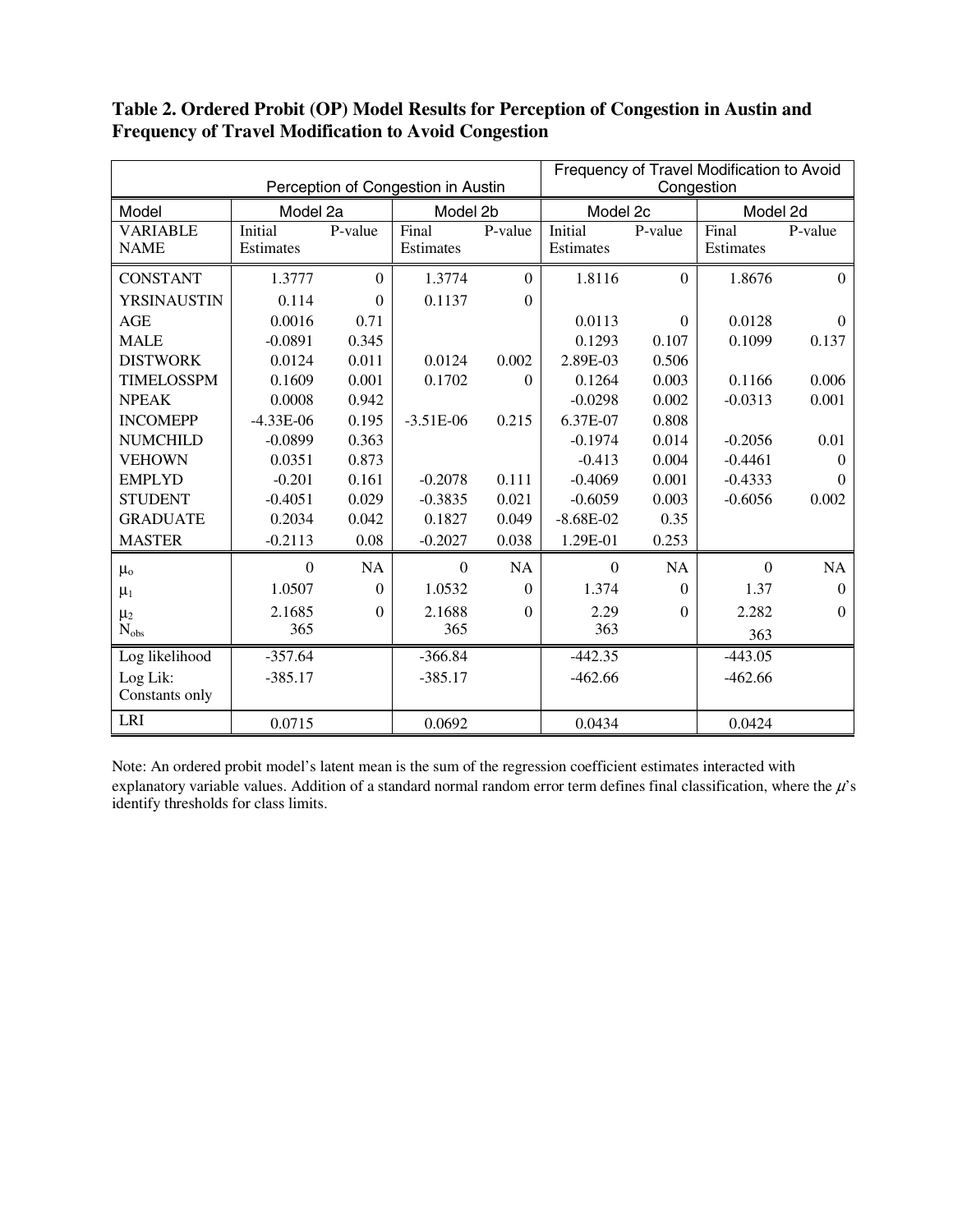| Support           |             |         | <b>Pricing Policies</b> |         | Infrastructure Improvement Policies |                      |             |          |
|-------------------|-------------|---------|-------------------------|---------|-------------------------------------|----------------------|-------------|----------|
| Model             | Model 3a    |         | Model 3b                |         |                                     | Model 3c<br>Model 3d |             |          |
| <b>VARIABLE</b>   | Initial     | P-value | Final                   | P-value | Initial                             | P-value              | Final       | P-value  |
| <b>NAME</b>       | Estimates   |         | Estimates               |         | Estimates                           |                      | Estimates   |          |
| <b>CONSTANT</b>   | 2.7784      | 0.051   | 1.1027                  | 0.098   | 34.6186                             |                      | 7.6056      | $\theta$ |
| YRSINAUSTIN       | 0.1037      | 0.066   | 0.1094                  | 0.051   | $-0.2593$                           | 0.034                | $-0.2572$   | 0.027    |
| <b>AGE</b>        | $-0.0172$   | 0.135   | $-0.0151$               | 0.178   | $-0.0146$                           | 0.37                 | $-0.0193$   | 0.168    |
| <b>MALE</b>       | $-0.2446$   | 0.346   |                         |         | 0.8681                              | 0.037                | 0.7911      | 0.038    |
| <b>NPEAK</b>      | $-0.0267$   | 0.417   |                         |         | $-0.0648$                           | 0.203                | $-0.0678$   | 0.124    |
| <b>INCOMEPP</b>   | 9.95E-06    | 0.113   | 8.27E-06                | 0.173   | $-1.54E-05$                         | 0.054                | $-1.45E-05$ | 0.047    |
| <b>NUMCHILD</b>   | 0.0336      | 0.89    |                         |         | $-0.8167$                           | 0.014                | $-0.8872$   | 0.002    |
| <b>EMPLYD</b>     | $-1.7194$   | 0.126   | $-0.6084$               | 0.16    | $-28.4297$                          |                      |             |          |
| <b>STUDENT</b>    | $-1.278$    | 0.283   |                         |         | $-28.4941$                          |                      |             |          |
| <b>GRADUATE</b>   | $-0.3935$   | 0.265   |                         |         | 0.5616                              | 0.329                |             |          |
| <b>MASTER</b>     | 0.7122      | 0.025   | 0.6233                  | 0.03    | $-0.7619$                           | 0.117                | $-0.7583$   | 0.059    |
| <b>VEHOWN</b>     | $-1.0847$   | 0.086   | $-1.168$                | 0.018   | $-1.8825$                           | 0.045                | $-1.7448$   | 0.017    |
| <b>DISTWORK</b>   | $-0.0186$   | 0.128   | $-0.0174$               | 0.131   | 0.0281                              | 0.187                |             |          |
| <b>TIMELOSSPM</b> | 0.0524      | 0.665   |                         |         | 0.203                               | 0.394                |             |          |
| <b>WKTMFLEX</b>   | $-0.9395$   | 0.022   | $-0.9004$               | 0.017   | $-0.7301$                           | 0.166                | $-1.156$    | 0.016    |
| <b>WKTMINFLEX</b> | $-0.0223$   | 0.942   |                         |         | 0.757                               | 0.194                |             |          |
| $N_{obs}$         | 368         |         | 368                     |         | 368                                 |                      | 414         |          |
| Log likelihood    | $-183.6173$ |         | $-185.9109$             |         | $-92.0006$                          |                      | $-104.9394$ |          |
| Log Lik:          |             |         |                         |         |                                     |                      |             |          |
| Constants only    | $-200.4898$ |         | $-200.4898$             |         | $-111.9425$                         |                      | $-124.3194$ |          |
| <b>LRI</b>        | 0.0842      |         | 0.0727                  |         | 0.1781                              |                      | 0.1559      |          |

**Table 3. Binary Logit Models for Support of Pricing and Infrastructure Improvement Policies**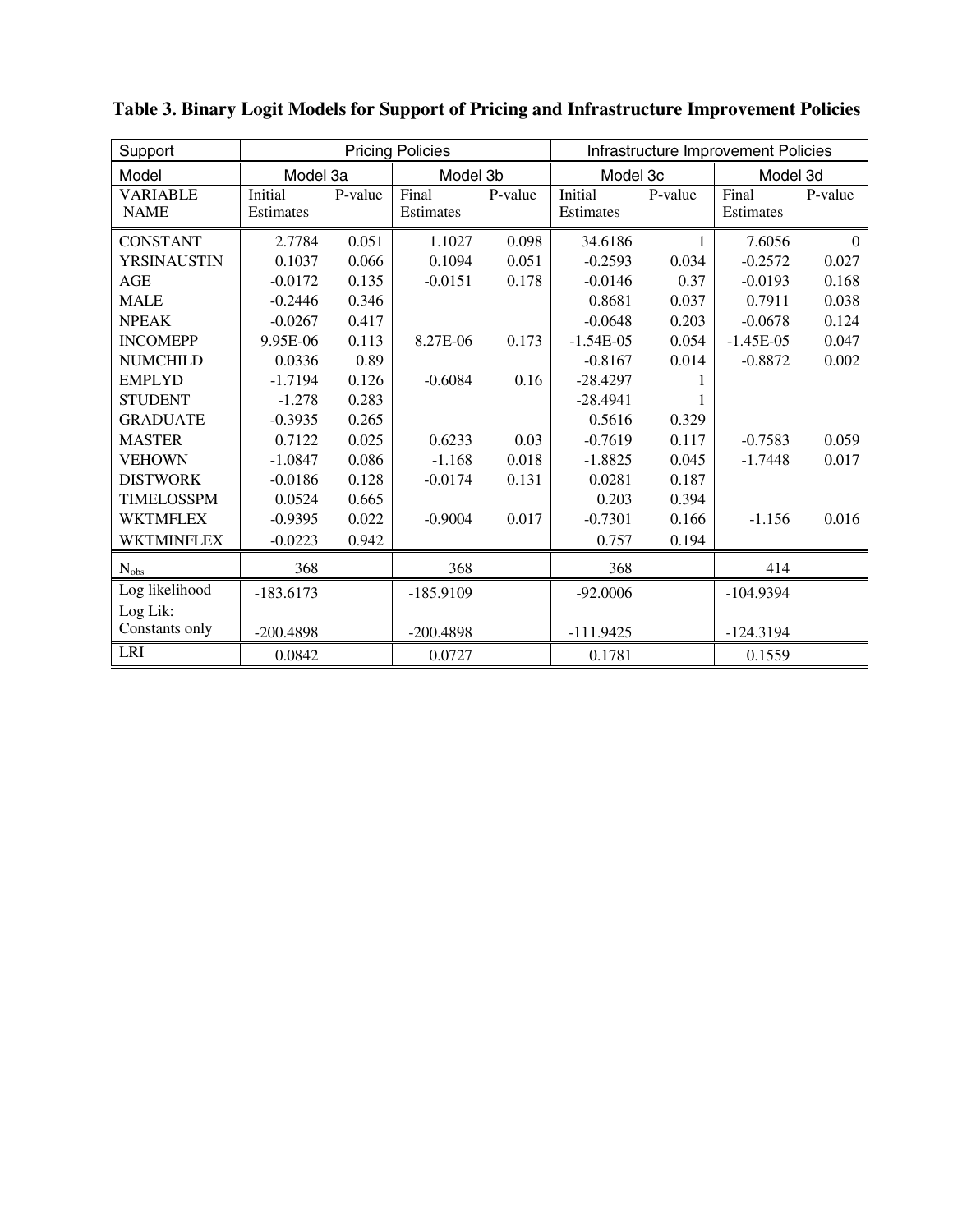| <b>VARIABLE NAME</b>    | <b>Initial Estimates</b> | P-value | <b>Final Estimates</b> | P-value |
|-------------------------|--------------------------|---------|------------------------|---------|
| <b>CONSTANT</b>         | 3.4260                   | 0.000   | 3.5629                 | 0.000   |
| AGE                     | $-0.0169$                | 0.018   | $-0.0181$              | 0.010   |
| <b>MALE</b>             | 2.273E-03                | 0.990   |                        |         |
| <b>NPEAK</b>            | 0.0175                   | 0.419   |                        |         |
| <b>INCOMEPP</b>         | $-6.479E-06$             | 0.126   | $-6.43E-06$            | 0.130   |
| <b>NUMCHILD</b>         | $-0.3894$                | 0.012   | $-0.3658$              | 0.014   |
| <b>EMPLYDF</b>          | $-0.5405$                | 0.042   | $-0.5388$              | 0.043   |
| <b>STUDENT</b>          | $-0.5284$                | 0.145   | $-0.5047$              | 0.158   |
| <b>VEHOWN</b>           | $-1.1379$                | 0.003   | $-1.1022$              | 0.003   |
| <b>DISTWORK</b>         | $-0.0403$                | 0.011   | $-0.0414$              | 0.010   |
| <b>TIMEPK</b>           | $-0.0229$                | 0.030   | $-0.0224$              | 0.034   |
| <b>TIMEOFFPK</b>        | 0.0710                   | 0.001   | 0.0711                 | 0.001   |
| Alpha                   | 1.9438                   | 0.000   | 1.9502                 | 0.000   |
| $N_{obs}$               | 344                      |         | 344                    |         |
| Log likelihood          | $-776.7643$              |         | -777.093               |         |
| Log Lik: Constants only | $-1237.143$              |         | -1241.663              |         |
| <b>LRI</b>              | 0.3721                   |         | 0.3742                 |         |

**Table 4. Negative Binomial Model Results for Number of Days an SOV Driver would Modify Trip Making so as to Save CBCP Credits** 

Note: Alpha is a measure of over-dispersion in the model and has to be greater than 1 for a negative binomial model.